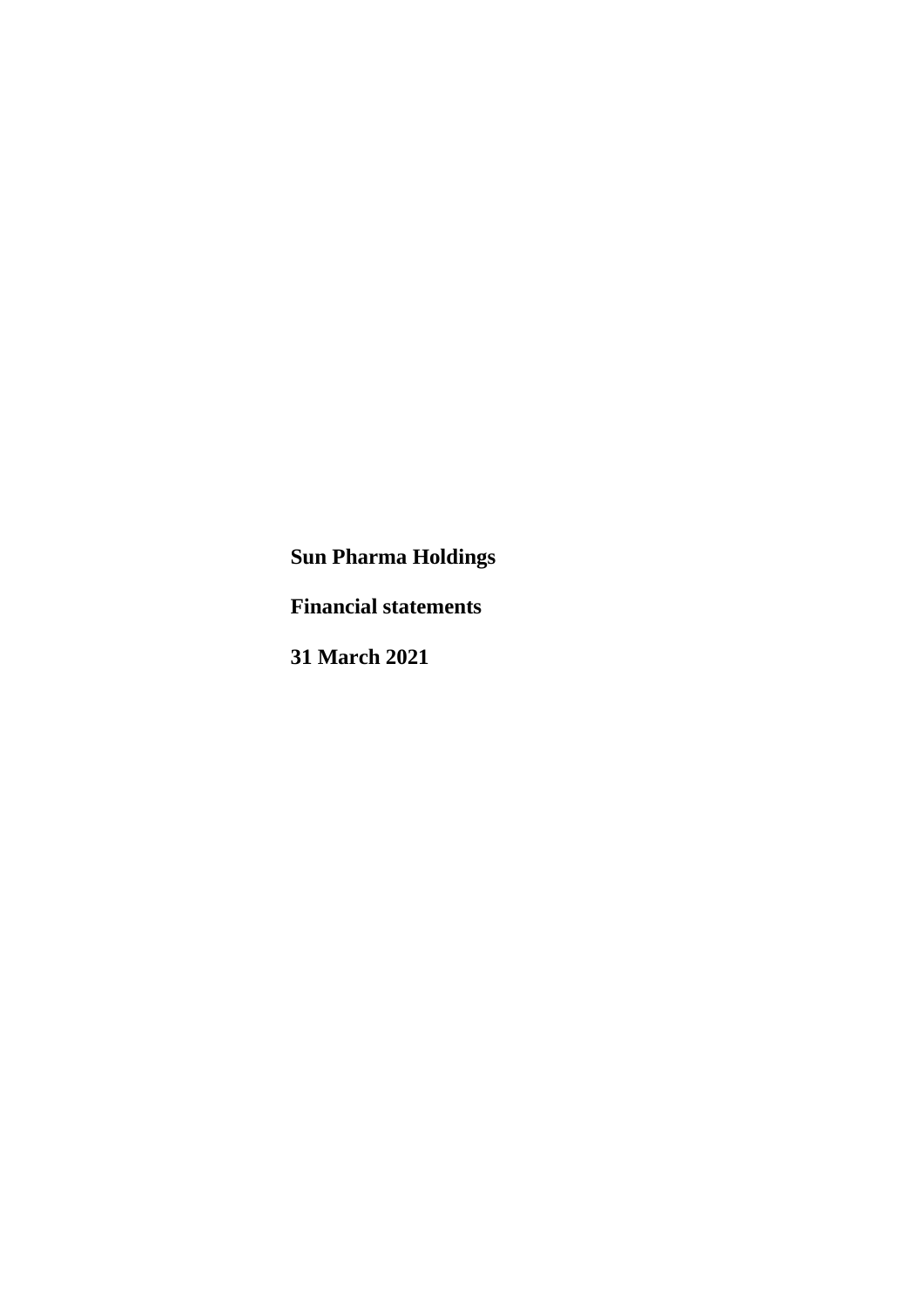Financial statements *for the year ended 31 March 2021*

| Contents                                                   | Pages    |
|------------------------------------------------------------|----------|
| Corporate data                                             |          |
| Auditors' report                                           | $2 - 4$  |
| Statement of profit or loss and other comprehensive income | 5        |
| Statement of financial position                            | 6        |
| Statement of changes in equity                             | $\tau$   |
| Statement of cash flows                                    | 8        |
| Notes to and forming part of the financial statements      | $9 - 22$ |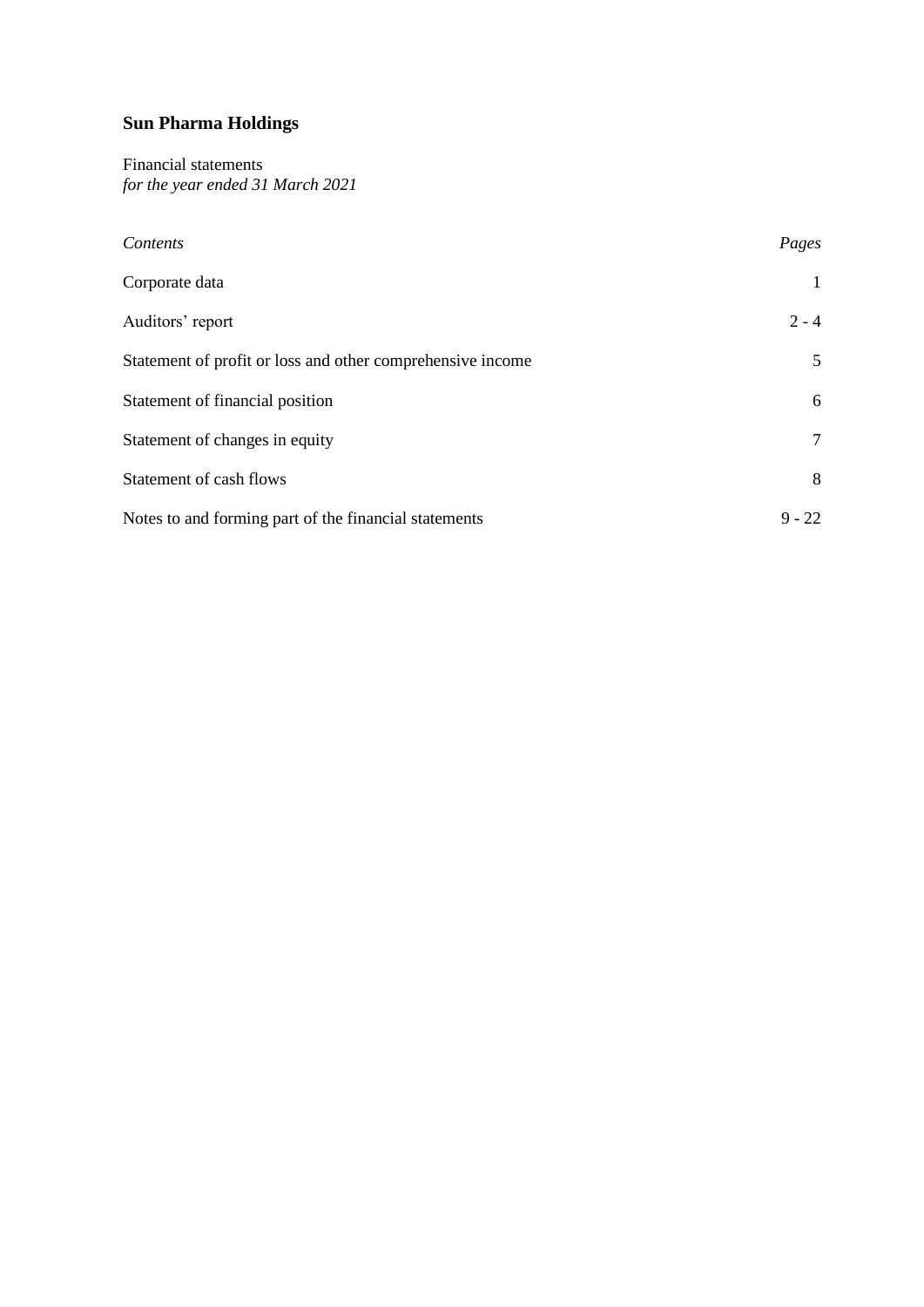# **Corporate data**

| <b>Directors:</b>        | Rajesh Khushalchand Shah<br>Harin Mehta<br>Doshi Gautam Bhailal                                                                                 |
|--------------------------|-------------------------------------------------------------------------------------------------------------------------------------------------|
| <b>Registered agent:</b> | 3 <sup>rd</sup> Floor, Rogers House<br>No. 5 President John Kennedy Street<br>Port Louis<br>Republic of Mauritius                               |
| <b>Auditors:</b>         | Lancasters<br><b>Chartered Accountants</b><br>14, Lancaster Court<br><b>Lavoquer Street</b><br>Port Louis<br>Republic of Mauritius              |
| <b>Banker:</b>           | Credit Agricole<br>13 <sup>th</sup> Floor Maze Tower<br>Sh. Zayed Road<br>Next To Emirates Tower Metro Station<br>Dubai<br>United Arab Emirates |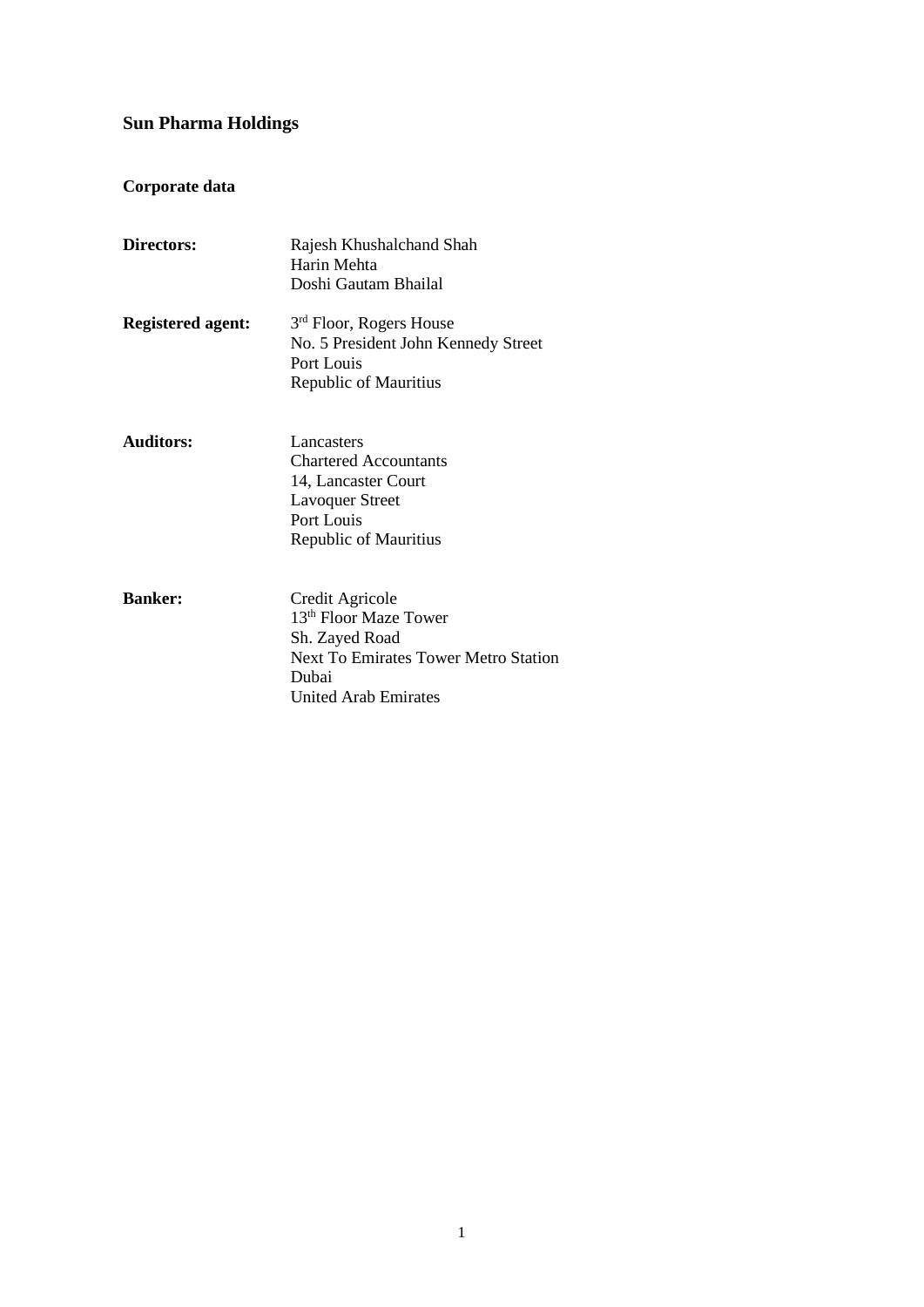

#### Auditors' report to member of Sun Pharma Holdings

#### **Opinion**

We have audited the financial statements of Sun Pharma Holdings (the "Company") set out on pages 5 to 22 which comprise the statement of financial position as at 31 March 2021, and the statement of profit or loss and other comprehensive income, statement of changes in equity and statement of cash flows for the year then ended, and notes to the financial statements, including significant accounting policies.

In our opinion, the financial statements give a true and fair view of the financial position of the Company as at 31 March 2021, and of its financial performance and its cash flows for the year then ended in accordance with International Financial Reporting Standards for Small and Medium-sized Entities (IFRS for SMEs).

#### **Basis for Opinion**

We conducted our audit in accordance with International Standards on Auditing (ISAs). Our responsibilities under those standards are further described in the Auditor's Responsibilities for the Audit of the Financial Statements section of our report. We are independent of the Company in accordance with the International Ethics Standards Board for Accountants' Code of Ethics for Professional Accountants (IESBA Code), and we have fulfilled our other ethical responsibilities in accordance with the IESBA Code. We believe that the audit evidence we have obtained is sufficient and appropriate to provide a basis for our opinion.

#### **Other Information**

The directors are responsible for the other information. The other information comprises the Directors' Report, but does not include the financial statements nor our auditor's report thereon.

Our opinion on the financial statements does not cover the other information and we do not express any form of assurance conclusion thereon.

In connection with our audit of the financial statements, our responsibility is to read the other information and, in doing so, consider whether the other information is materially inconsistent with the financial statements or our knowledge obtained in the audit, or otherwise appears to be materially misstated. If, based on the work we have performed on the other information obtained prior to the date of this auditor's report, we conclude that there is a material misstatement of this other information, we are required to report that fact. We have nothing to report in this regard.

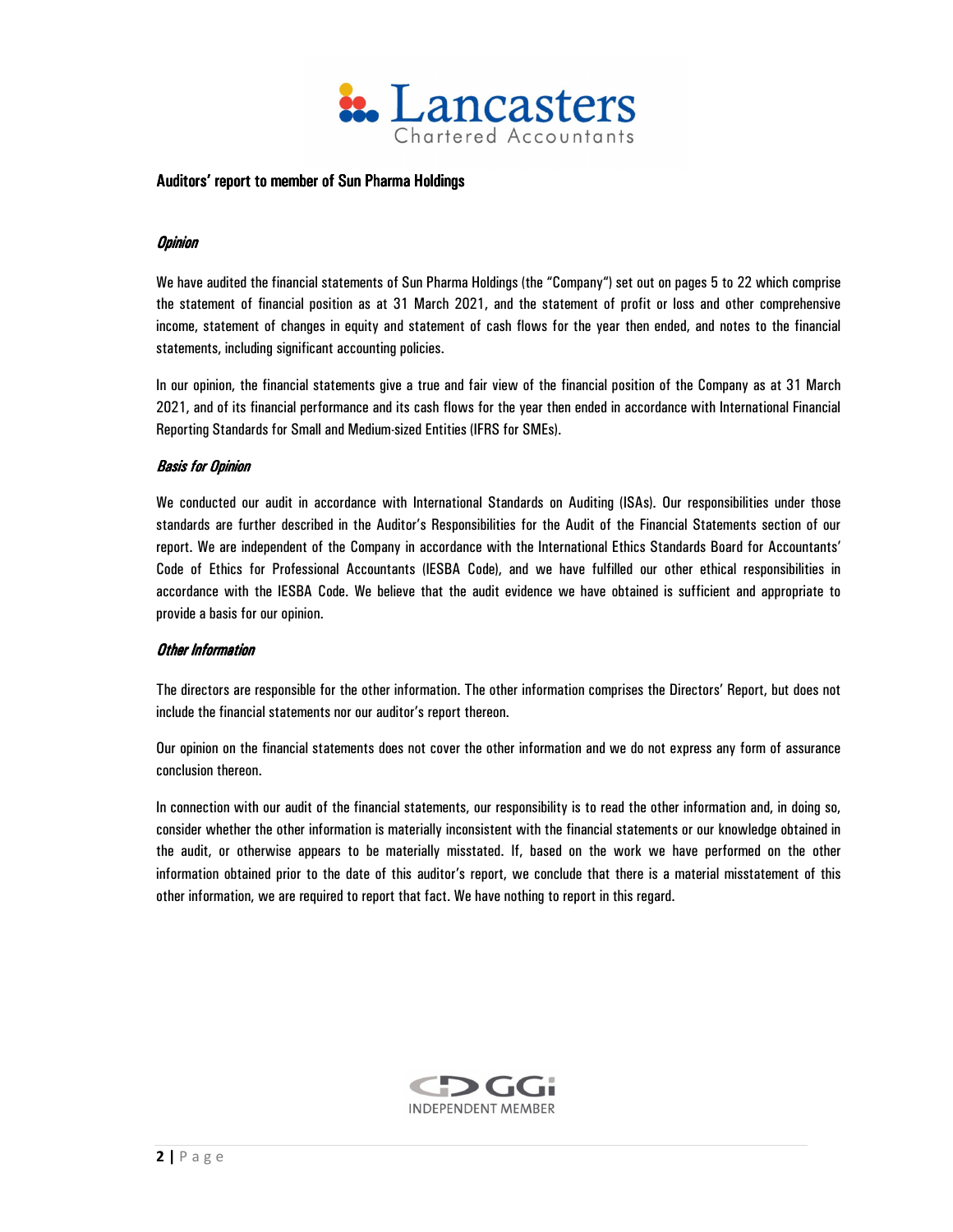

#### Auditors' report to member of Sun Pharma Holdings (continued)

#### Responsibilities of the Directors for the Financial Statements

The directors are responsible for the preparation and fair presentation of the financial statements in accordance with IFRS for SMEs, and for such internal control as the directors determine is necessary to enable the preparation of financial statements that are free from material misstatement, whether due to fraud or error.

In preparing the financial statements, the directors are responsible for assessing the Company's ability to continue as a going concern, disclosing, as applicable, matters related to going concern and using the going concern basis of accounting unless the directors either intend to liquidate the Company or to cease operations, or have no realistic alternative but to do so.

#### Auditor's Responsibilities for the Audit of the Financial Statements

Our objectives are to obtain reasonable assurance about whether the financial statements as a whole are free from material misstatement, whether due to fraud or error, and to issue an auditor's report that includes our opinion. Reasonable assurance is a high level of assurance, but is not a guarantee that an audit conducted in accordance with ISAs will always detect a material misstatement when it exists. Misstatements can arise from fraud or error and are considered material if, individually or in the aggregate, they could reasonably be expected to influence the economic decisions of users taken on the basis of these financial statements.

As part of an audit in accordance with ISAs, we exercise professional judgement and maintain professional scepticism throughout the audit. We also:

- Identify and assess the risks of material misstatement of the financial statements, whether due to fraud or error, design and perform audit procedures responsive to those risks, and obtain audit evidence that is sufficient and appropriate to provide a basis for our opinion. The risk of not detecting a material misstatement resulting from fraud is higher than for one resulting from error, as fraud may involve collusion, forgery, intentional omissions, misrepresentations, or the override of internal control.
- Obtain an understanding of internal control relevant to the audit in order to design audit procedures that are appropriate in the circumstances, but not for the purpose of expressing an opinion on the effectiveness of the Company's internal control.
- Evaluate the appropriateness of accounting policies used and the reasonableness of accounting estimates and related disclosures made by the directors.
- Conclude on the appropriateness of the director's use of the going concern basis of accounting and based on the audit evidence obtained, whether a material uncertainty exists related to events or conditions that may cast significant doubt on the Company's ability to continue as a going concern. If we conclude that a material uncertainty exists, we are required to draw attention in our auditor's report to the related disclosures in the financial statements or, if such disclosures are inadequate, to modify our opinion. Our conclusions are based on the audit evidence obtained up to the date of our auditor's report. However, future events or conditions may cause the Company to cease to continue as a going concern.

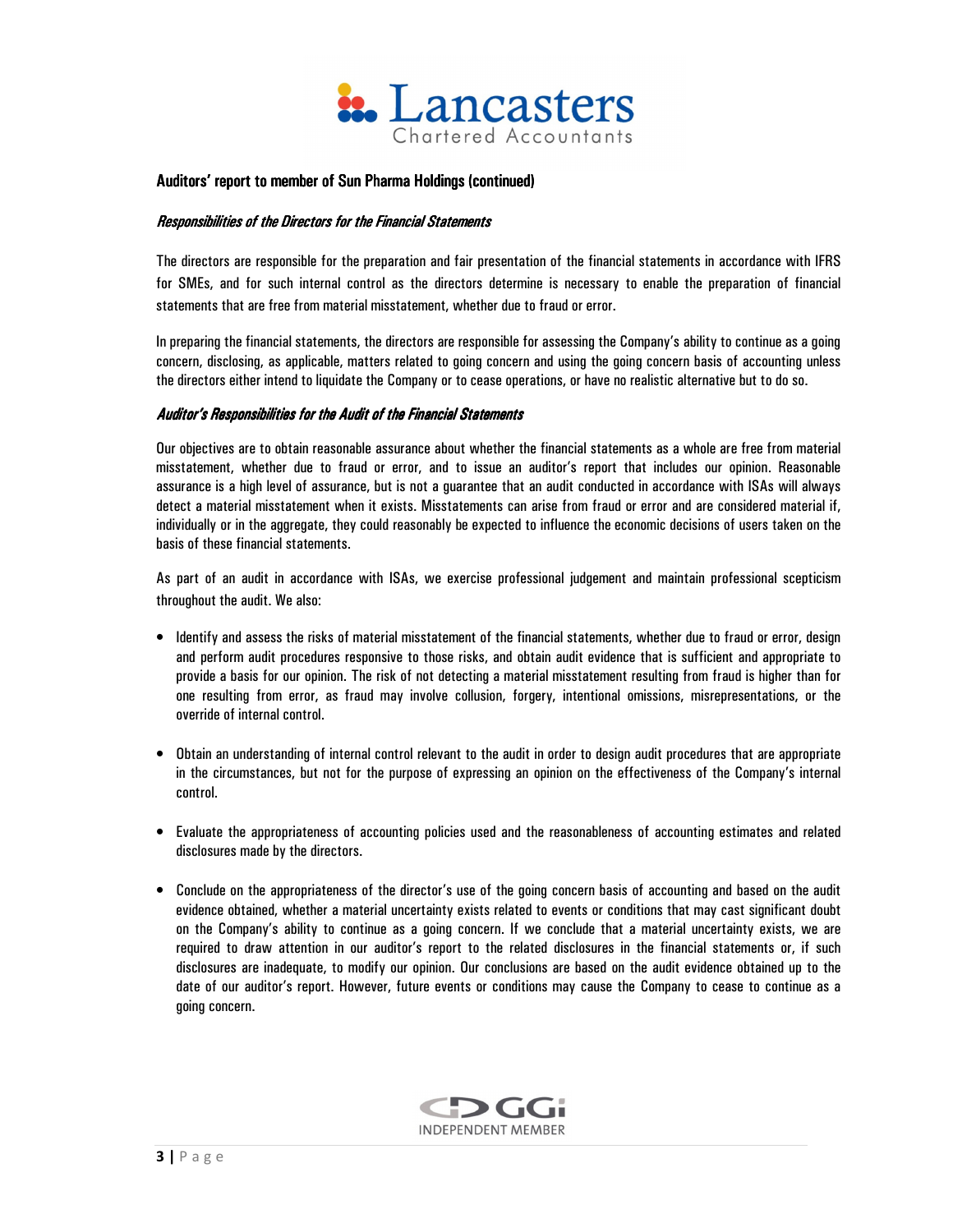

#### Auditors' report to member of Sun Pharma Holdings (continued)

#### Auditor's Responsibilities for the Audit of the Financial Statements (continued)

• Evaluate the overall presentation, structure and content of the financial statements, including the disclosures, and whether the financial statements represent the underlying transactions and events in a manner that achieves fair presentation.

We communicate with the directors regarding, among other matters, the planned scope and timing of the audit and significant audit findings, including any significant deficiencies in internal control that we identify during our audit.

#### Other matter

This report is made solely for the Company's member. Our audit work has been undertaken so that we might state to the Company's member those matters we are required to state to them in an auditor's report and for no other purpose. To the fullest extent permitted by law, we do not accept or assume responsibility to anyone other than the Company and the Company's member, for our audit work, for this report, or for the opinions we have formed.

Chartered Accountants **Charter** 2 and 2 and 2 and 2 and 2 and 2 and 2 and 2 and 2 and 2 and 2 and 2 and 2 and 2 and 2 and 2 and 2 and 2 and 2 and 2 and 2 and 2 and 2 and 2 and 2 and 2 and 2 and 2 and 2 and 2 and 2 and 2 an 14, Lancaster Court Lavoquer Street Port Louis **Mauritius** 

Date:

Lancasters, Lancasters, Pasram Bissessur FCCA, ACA, MBA (UK) Pasram Bissessur FCCA, ACA, MBA (UK) Pasram (UK)

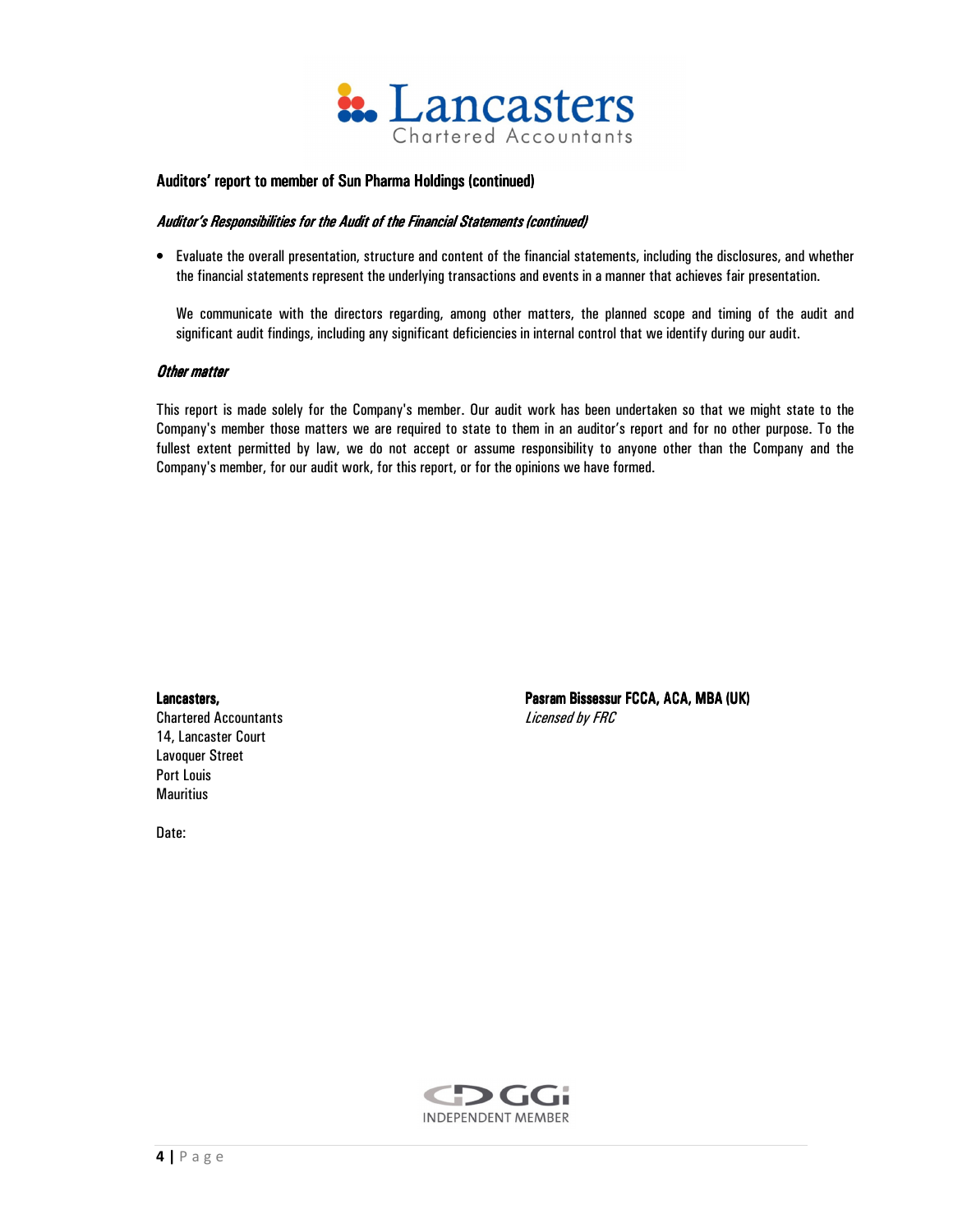#### **Statement of profit or loss and other comprehensive income**

*for the year ended 31 March 2021*

|                                         |                | 2021       | 2020                    |
|-----------------------------------------|----------------|------------|-------------------------|
|                                         | Note           | <b>USD</b> | <b>USD</b>              |
| <b>Revenue</b>                          |                |            |                         |
| Dividend Income                         | $\overline{4}$ |            |                         |
| <b>Expenses</b>                         |                |            |                         |
| Accounting fees                         |                | 8,510      | 8,510                   |
| Audit fees                              |                | 7,665      | 7,665                   |
| Professional fees                       |                | 5,825      | 8,087                   |
| Conversion fees                         |                | 4,000      |                         |
| Administration charges                  |                | 2,310      | 4,396                   |
| Director sitting fees                   |                | 1,500      |                         |
| Disbursement                            |                | 1,100      | 2,900                   |
| Licence fees                            |                | 300        | 300                     |
|                                         |                | 31,210     | 31,858                  |
| Loss from operating activities          |                | (31,210)   | (31, 858)               |
| Finance costs                           | 5              |            | $(368,050)$ $(558,460)$ |
| <b>Loss before taxation</b>             |                | (399,260)  | (590, 318)              |
| Taxation                                | 6              |            |                         |
| Loss for the year                       |                | (399,260)  | (590,318)               |
| Other comprehensive income              |                | 734,175    | (2,743,065)             |
| Total comprehensive income for the year |                | 334,915    | (3,333,383)             |
|                                         |                |            |                         |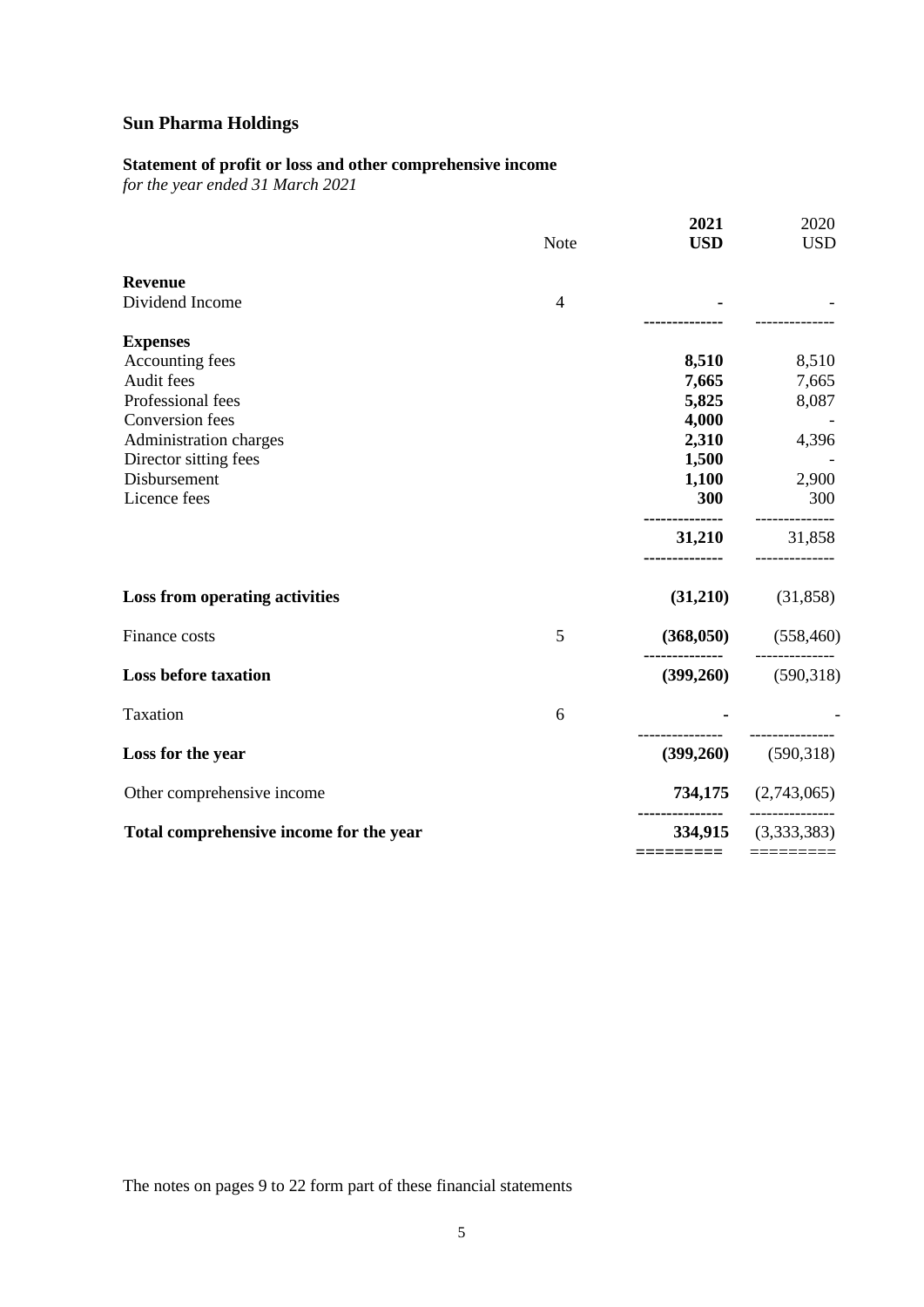# **Statement of financial position**

*for the year ended 31 March 2021*

|                |                              | 2020<br><b>USD</b>                                                                                                                                                    |
|----------------|------------------------------|-----------------------------------------------------------------------------------------------------------------------------------------------------------------------|
|                |                              |                                                                                                                                                                       |
|                |                              |                                                                                                                                                                       |
| $\overline{7}$ | 6,395,020                    | 5,660,845                                                                                                                                                             |
| 8              | 3,143,214,651 3,143,203,333  |                                                                                                                                                                       |
|                | 3,149,609,671 3,148,864,178  | -----------------                                                                                                                                                     |
|                |                              |                                                                                                                                                                       |
| 9              |                              | $3,940$ 2,225                                                                                                                                                         |
|                |                              | 42,133 22,747<br>-----------------                                                                                                                                    |
|                |                              | 46,073 24,972<br>---------------                                                                                                                                      |
|                | 3,149,655,744 3,148,889,150  |                                                                                                                                                                       |
|                |                              |                                                                                                                                                                       |
| 10             |                              | 855,249,716 855,249,716                                                                                                                                               |
| 11             |                              |                                                                                                                                                                       |
|                |                              | ----------------                                                                                                                                                      |
|                | 3,137,036,223 3,136,701,308  | ----------------                                                                                                                                                      |
|                |                              |                                                                                                                                                                       |
|                |                              |                                                                                                                                                                       |
|                | .                            |                                                                                                                                                                       |
|                |                              |                                                                                                                                                                       |
| 14             |                              | $-10,528,225$                                                                                                                                                         |
|                |                              | 19,521 1,659,617                                                                                                                                                      |
|                |                              | 19,521 12,187,842                                                                                                                                                     |
|                | 12,619,521                   | 12,187,842                                                                                                                                                            |
|                | ------------------           |                                                                                                                                                                       |
|                | 3,149,655,744<br>=========== | 3,148,889,150<br>===========                                                                                                                                          |
|                | Note<br>12<br>13<br>15       | 2021<br><b>USD</b><br>-------------------<br><br>=========<br>2,565,593,148 2,565,593,148<br>$(283,806,641)$ $(284,141,556)$<br>.<br>------------------<br>12,600,000 |

Approved by the Board of Directors on ……………………………… and signed on its behalf by:

…………………………………... …………………………………...

Director Director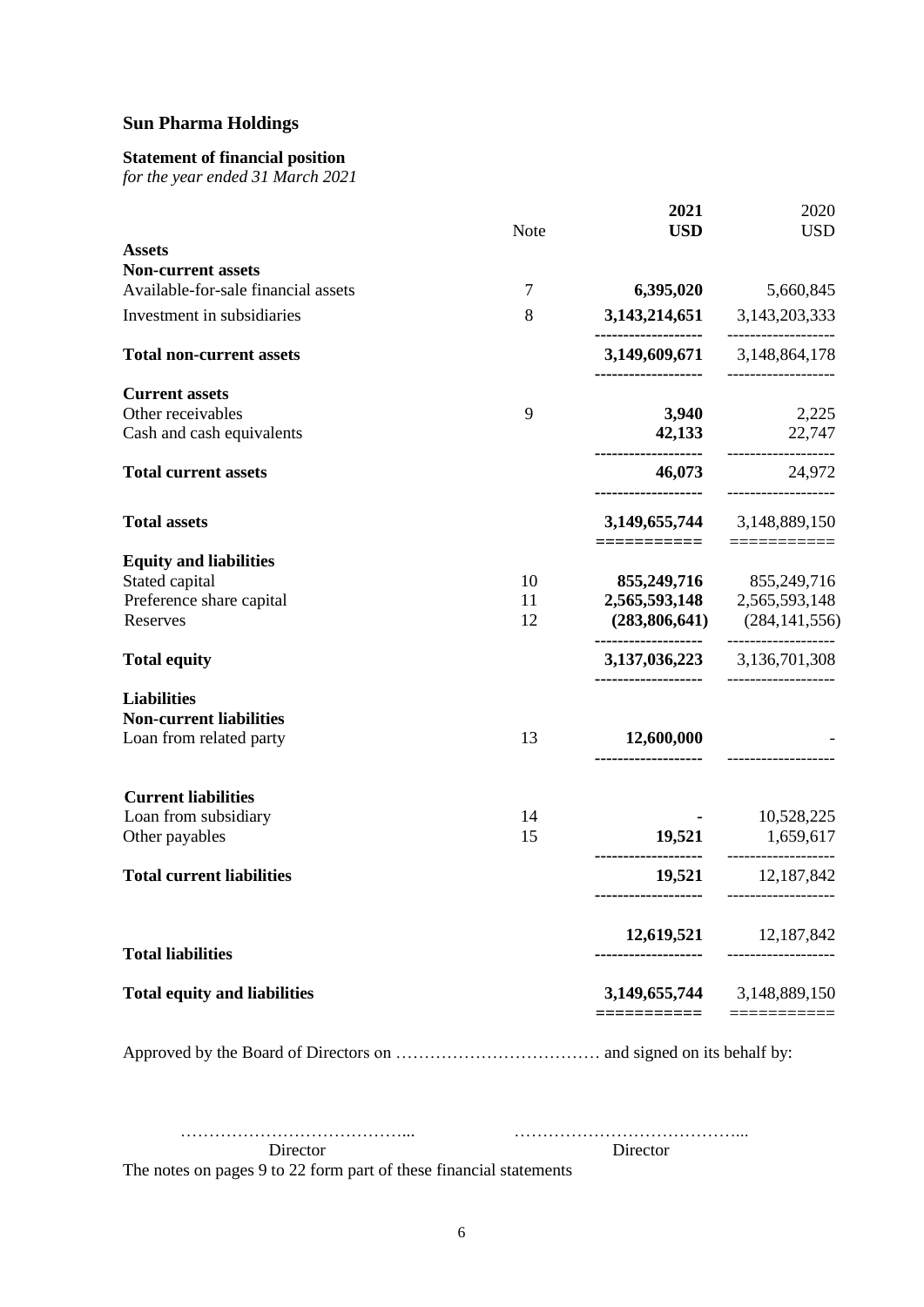#### **Statement of changes in equity**

*for the year ended 31 March 2021*

|                                            | <b>Stated</b><br>capital<br><b>USD</b> | <b>Preference</b><br>share capital<br><b>USD</b> | <b>Reserves</b><br><b>USD</b> | <b>Total</b><br><b>USD</b>         |
|--------------------------------------------|----------------------------------------|--------------------------------------------------|-------------------------------|------------------------------------|
| At 01 April 2019                           | 855,249,716                            | 2,565,593,148                                    |                               | $(277,949,473)$ 3,142,893,391      |
| Total comprehensive income for the<br>year |                                        |                                                  |                               |                                    |
| Loss for the year                          |                                        |                                                  | (3,449,018)                   | (3,449,018)                        |
| Other comprehensive income                 |                                        |                                                  | (2,743,065)                   | (2,743,065)                        |
| Balance at 31 March 2020                   | 855,249,716                            | 2,565,593,148                                    |                               | $(284, 141, 556)$ 3, 136, 701, 308 |
| Total comprehensive income for the<br>year |                                        |                                                  |                               |                                    |
| Loss for the year                          |                                        |                                                  | (399,260)                     | (399, 260)                         |
| Other comprehensive income                 |                                        |                                                  | 734,175                       | 734,175                            |
| <b>Balance at 31 March 2021</b>            | 855,249,716                            | 2,565,593,148                                    |                               | $(283,806,641)$ 3,137,036,223      |
|                                            |                                        |                                                  |                               |                                    |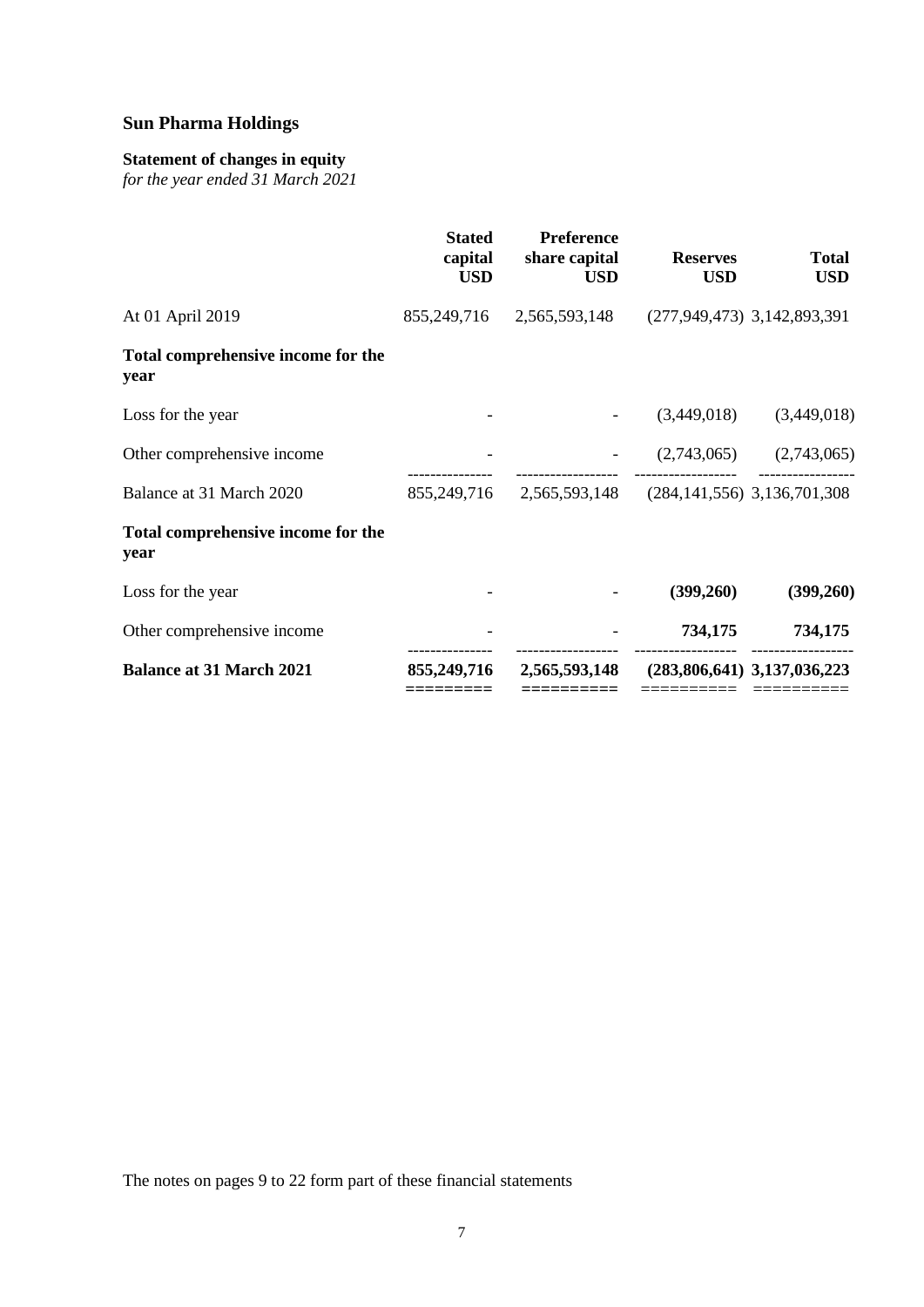# **Statement of cash flows**

*for the year ended 31 March 2021*

|                                                        | 2021                                              | 2020                    |
|--------------------------------------------------------|---------------------------------------------------|-------------------------|
|                                                        | <b>USD</b>                                        | <b>USD</b>              |
| <b>Cash flows from operating activities</b>            |                                                   |                         |
| Loss for the year                                      |                                                   | $(399,260)$ $(590,318)$ |
| Adjustment made:                                       |                                                   |                         |
| Interest on loan                                       | 368,050                                           | 558,460                 |
|                                                        |                                                   | $(31,210)$ $(31,858)$   |
| Change in other receivables                            |                                                   | $(1,715)$ $(2,117)$     |
| Change in other payables                               |                                                   | (100)                   |
| Net cash used in operating activities                  |                                                   | $(32,925)$ $(34,075)$   |
| <b>Cash flows from investing activities</b>            |                                                   |                         |
| Additional investment in subsidiary                    | (11,318)                                          |                         |
| Net cash used in investing activities                  | -----------------     ---------------<br>(11,318) |                         |
| <b>Cash flows from financing activities</b>            |                                                   |                         |
| Loan repaid to subsidiary                              | (10,553,225)                                      |                         |
| Loan received from subsidiary                          | 25,000                                            |                         |
| Loan received from related party                       | 12,600,000                                        |                         |
| Interest repaid on loan from subsidiary                | (2,008,146)                                       |                         |
| Net cash from financing activities                     |                                                   |                         |
| Net increase / (decrease) in cash and cash equivalents |                                                   | $19,386$ (34,075)       |
| Cash and cash equivalents at 01 April                  |                                                   |                         |
| Cash and cash equivalents at 31 March                  |                                                   | 42,133 22,747           |
|                                                        | =========                                         | ==========              |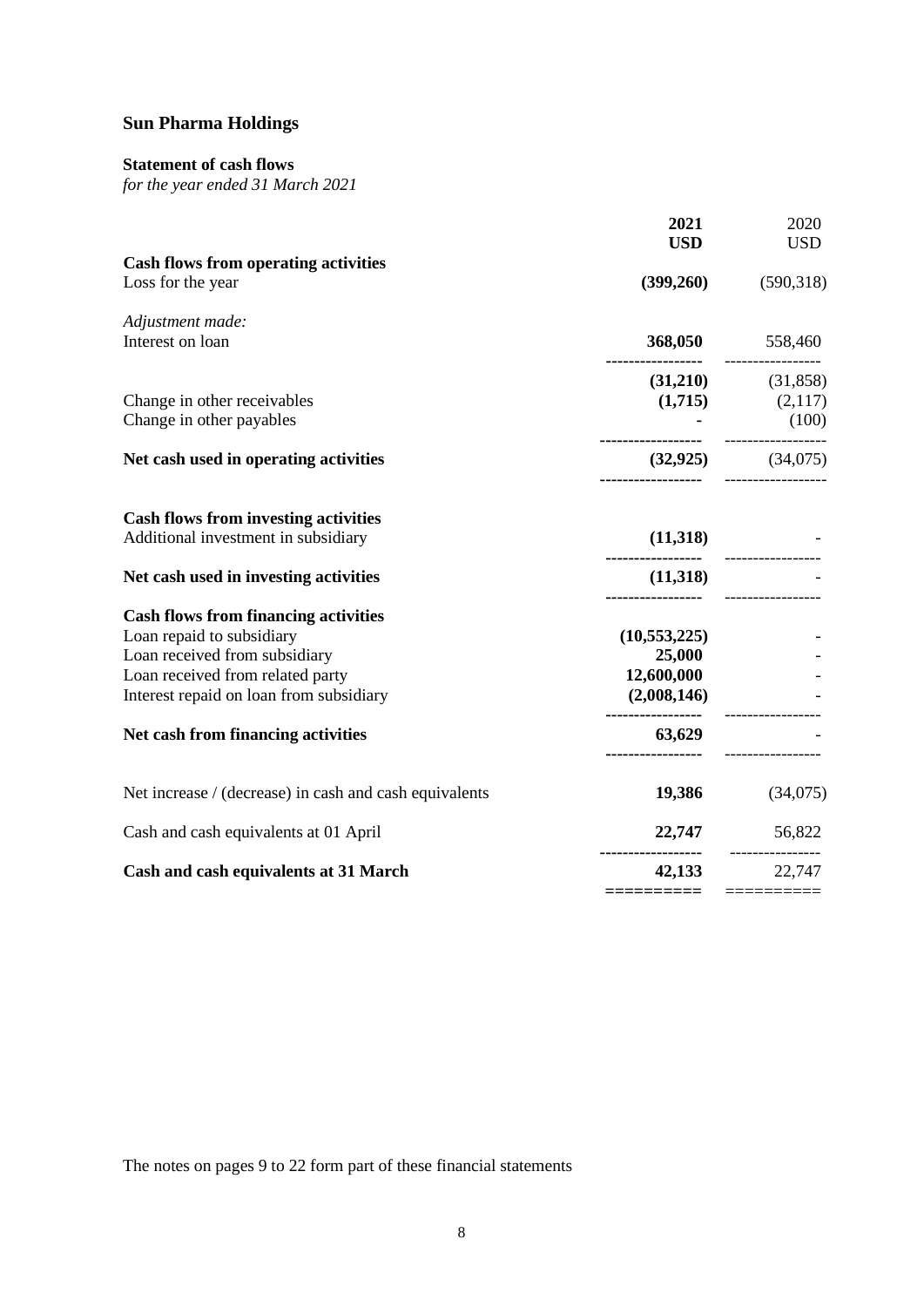#### **Notes to and forming part of the financial statements**

*for the year ended 31 March 2021*

#### 1. **General information**

The Company was incorporated on 29 January 2013 and was granted a Category 2 Global Business Licence on 30 January 2013. The principal activity of the Company is that of investment holding.

#### 2. **Basis of preparation**

#### *(a) Statement of compliance*

The financial statements have been prepared in accordance with International Financial Reporting Standards for Small and Medium-sized Entities ("IFRS for SMEs").

#### *(b) Basis of measurement*

The financial statements have been prepared under the historical cost basis except where stated otherwise.

*(c) Functional and presentation currency*

The financial statements are presented in United States Dollar (USD) which is the Company's functional currency and presentation currency.

#### *(d) Use of judgements and estimates*

In preparing these financial statements, management has made judgements, estimates and assumptions that affect the application of the Company's accounting policies and the reported amounts of assets, liabilities, income and expenses. Actual results may differ from these estimates.

Estimates and underlying assumptions are reviewed on an ongoing basis. Revisions to estimates are recognised prospectively.

#### Assumption and estimation uncertainties

Information about assumptions and estimation uncertainties (if any) that have a significant risk of resulting in a material adjustment in the year ended 31 March 2021 is included in the relevant notes as follows:

- Impairment test: key assumptions underlying recoverable amounts;
- Recognition and measurement of provisions and contingencies: key assumptions about the likelihood and magnitude of an outflow of resources.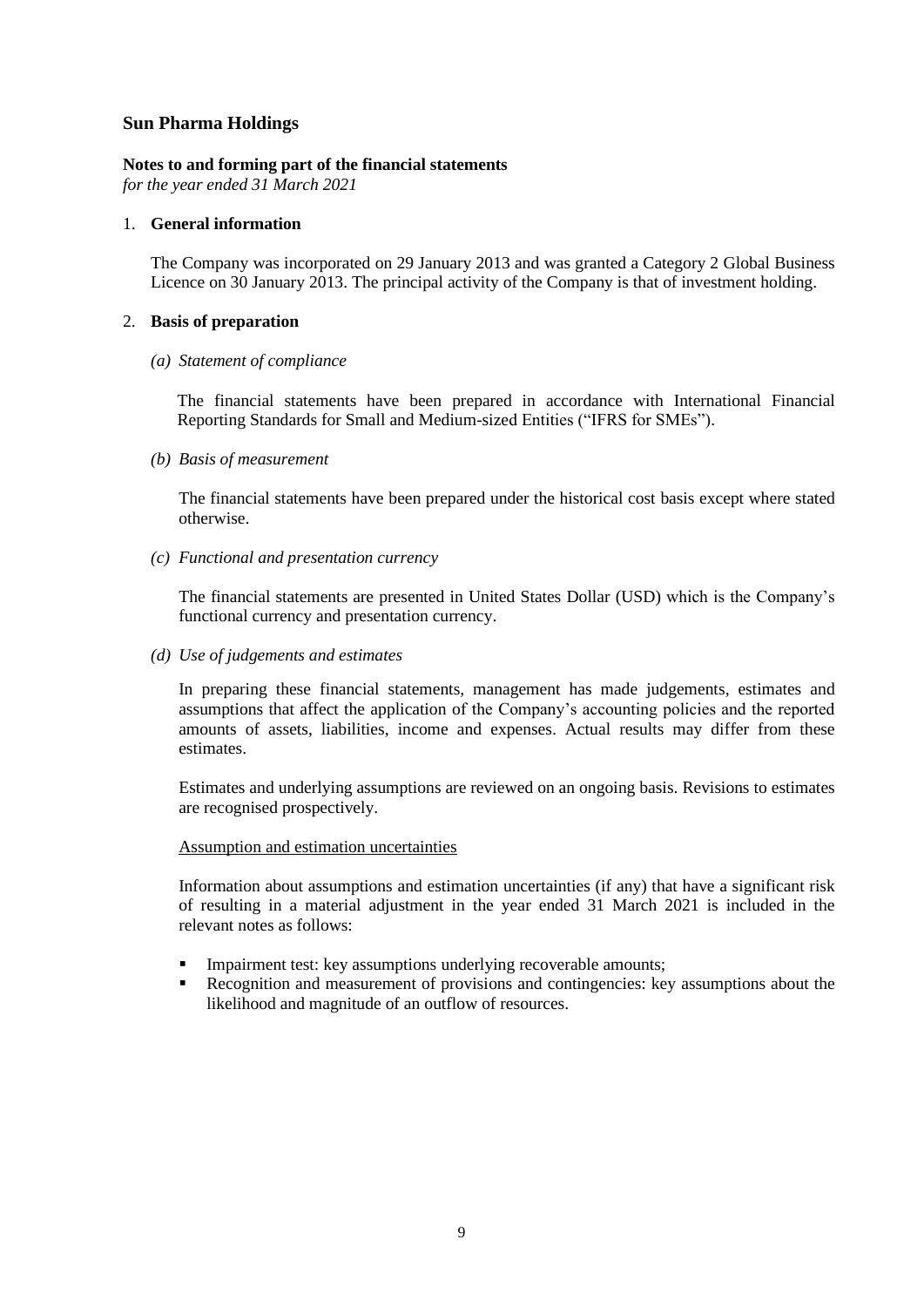# **Notes to and forming part of the financial statements**

*for the year ended 31 March 2021*

# 2. **Basis of preparation (continued)**

#### *(d) Use of judgements and estimates (continued)*

#### Measurement of fair values

A number of the Company's accounting policies and disclosures require the measurement of fair values, for both financial and non-financial assets and liabilities.

When measuring the fair value of an asset or a liability, the Company uses observable market data as far as possible. Fair values are categorised into different levels in a fair value hierarchy based on the inputs used in the valuation techniques as follows:

- Level 1: quoted prices (unadjusted) in active markets for identical assets or liabilities.
- Level 2: inputs other than quoted prices included in Level 1 that are observable for the asset or liability, either directly (i.e. as prices) or indirectly (i.e. derived from prices).
- Level 3: inputs for the asset or liability that are not based on observable market data (unobservable inputs).

If the inputs used to measure the fair value of an asset or a liability fall into different levels of the fair value hierarchy, then the fair value measurement is categorised in its entirety in the same level of the fair value hierarchy as the lowest level input that is significant to the entire measurement.

The Company recognises transfers between levels of the fair value hierarchy at the end of the reporting period during which the change has occurred.

#### *(e) Going concern*

The Company's management has made an assessment of the ability of the Company to continue as going concern and is satisfied that the Company has the resources to continue in business for the foreseeable future. Given that the Company is an investment holding entity, all of its subsidiaries forms part of the Pharmaceutical industry which has been the least impacted by the ongoing COVID 19 pandemic. Sun pharma group has also done a preliminary analysis and concluded that apart from temporary supply chain disruption, COVIP 19 has no long term permanent impact on the Group as a whole and also on the Company. Therefore the financial statement continue to be prepared on the going concern basis.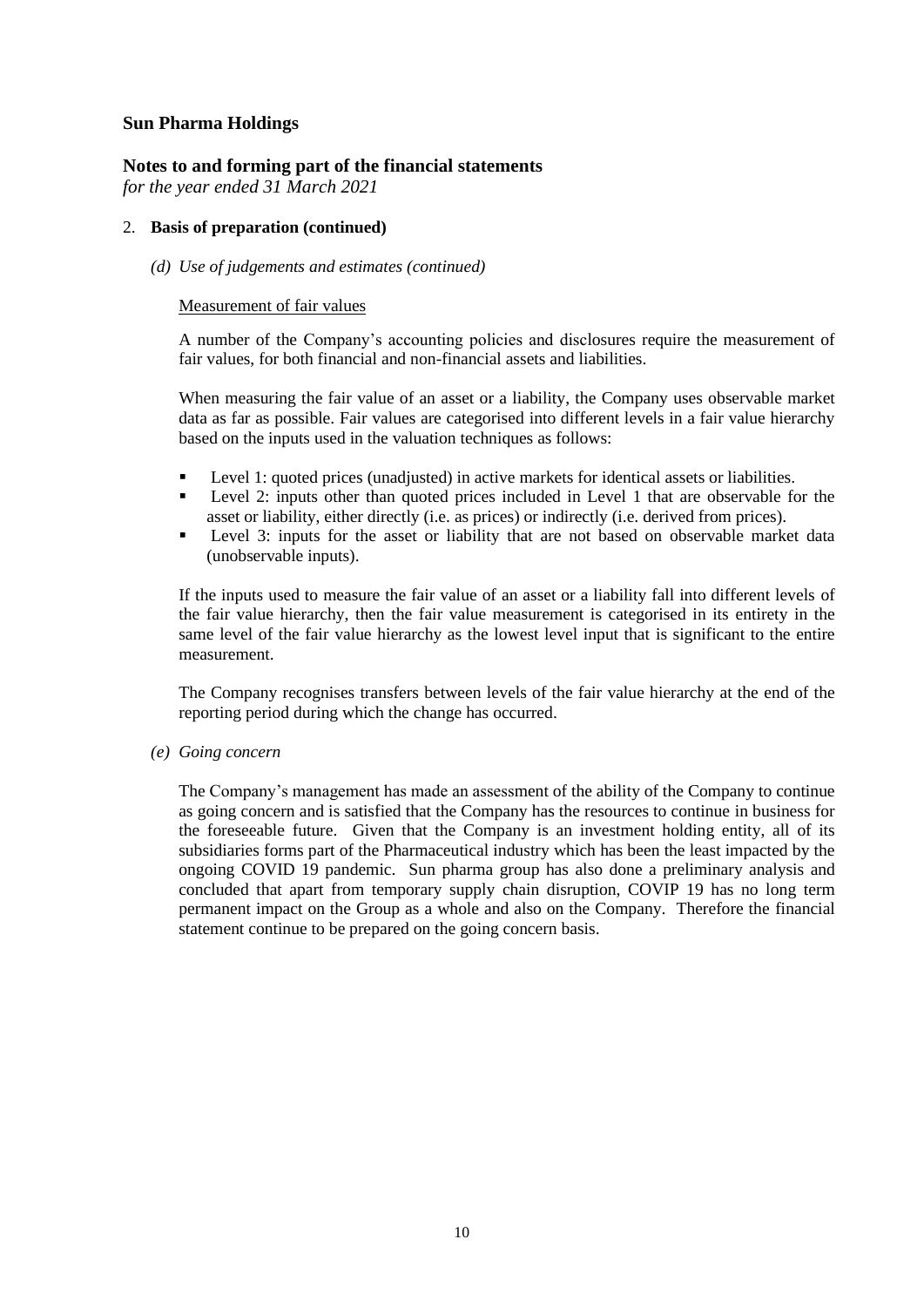#### **Notes to and forming part of the financial statements**

*for the year ended 31 March 2021*

# 3. **Significant accounting policies**

#### *Foreign currency transactions*

Transactions in foreign currencies are translated into the respective functional currencies of the company at the exchange rates at the dates of the transactions.

Monetary assets and liabilities denominated in foreign currencies are translated into the functional currency at the exchange rate at the reporting date. Non-monetary assets and liabilities that are measured at fair value in a foreign currency are translated in the functional currency at the exchange rate when the fair value was determined. Foreign currency differences are generally recognised in profit or loss. Non-monetary items that are measured based on historical cost in a foreign currency are not translated.

However, foreign currency differences arising from the translation of the following items are recognised in other comprehensive income (OCI):

- available-for-sale equity investments (except for impairment, where the foreign currency differences will be reclassified to profit or loss, (if any));
- a financial liability designated as a hedge of the net investment in a foreign operation to the extent that the hedge is effective; and
- qualifying cash flow hedges to the extent that the hedges are effective.

#### *Revenue recognition*

Revenue is recognised in the statement of profit or loss and other comprehensive income as follows:

- Dividend income when the shareholder's right to receive payment is established
- Interest on loan recognised in the year in which it is receivable.

#### *Investment in subsidiaries*

Subsidiaries are entities controlled by the Group. The Group controls an entity when it is exposed to, or has rights to, variable returns from its involvement with the entity and has the ability to affect those returns through its power over the entity. The financial statements of subsidiaries are included in the consolidated financial statements from the date on which control commences until the date on which control ceases.

Investment in subsidiaries are shown at cost and provision for impairment is only made where, in opinion of the directors, there is a diminution in value which is other than temporary. Where there has been such a diminution in value of an investment, it is recognised as an expense in the year in which the diminution is identified.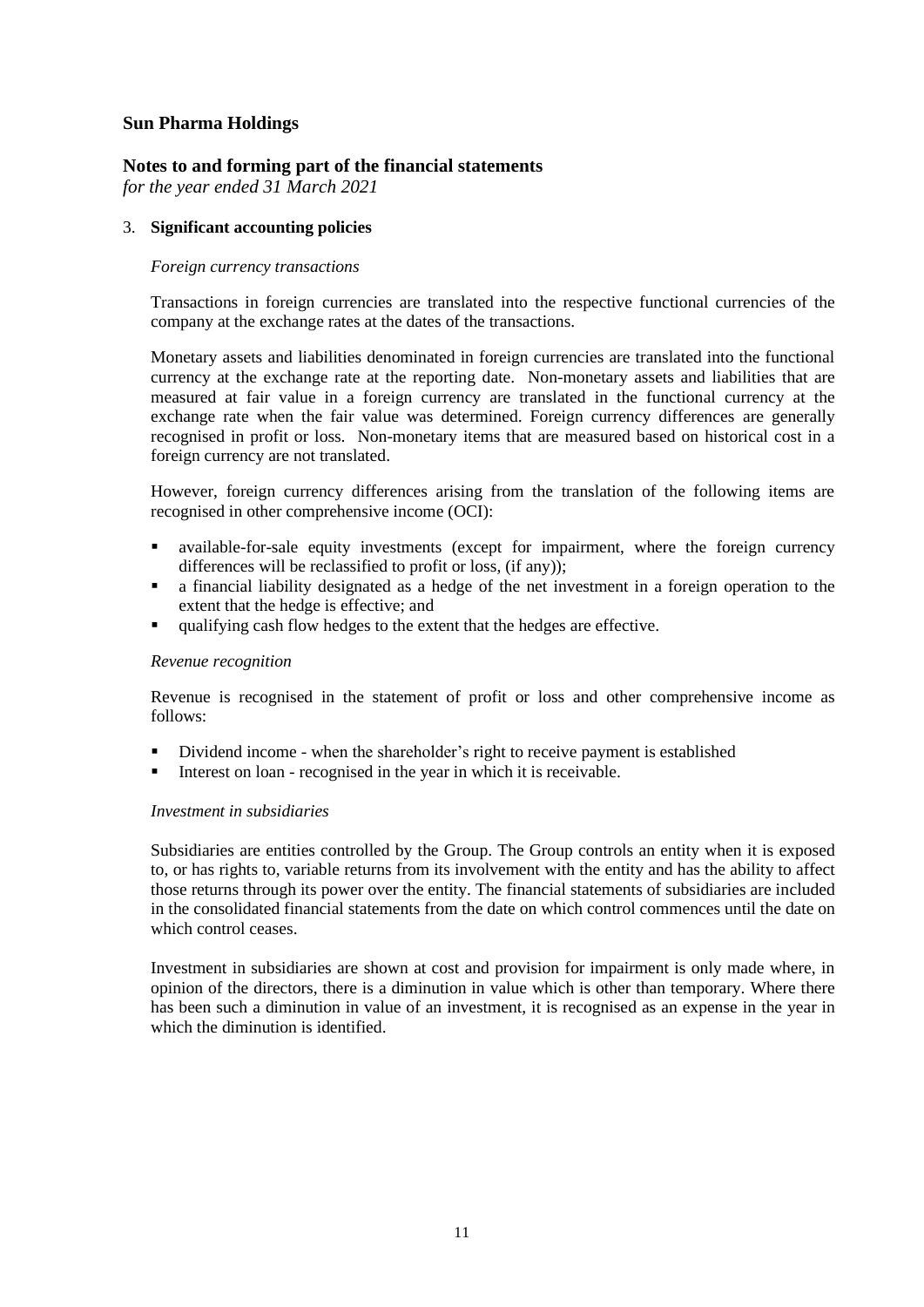## **Notes to and forming part of the financial statements**

*for the year ended 31 March 2021*

## 3. **Significant accounting policies (continued)**

#### *Financial instruments*

The Company classifies non-derivative financial assets into loans and receivables and available for sale financial assets.

The Company classifies non-derivative financial liabilities into the other financial liabilities category.

## *(i) Non-derivative financial assets and financial liabilities – Recognition and derecognition*

The Company initially recognises loans and receivables and debt securities issued on the date when they are originated. All other financial assets and financial liabilities are initially recognised on the trade date.

The Company derecognises a financial asset when the contractual rights to the cash flows from the asset expire, or it transfers the rights to receive the contractual cash flows in a transaction in which substantially all of the risks and rewards of ownership of the financial assets are transferred, or it neither transfers nor retains substantially all of the risks and rewards of ownership and does not retain control over the transferred asset. Any interest in such derecognised financial assets that is created or retained by the Company is recognised as a separate asset or liability.

The Company derecognises a financial liability when its contractual obligations are discharged or cancelled, or expire.

Financial assets and financial liabilities are offset and the net amount presented in the statement of financial position when, and only when, the Company has a legal right to offset the amounts and intends either to settle them on a net basis or to realise the asset and settle the liability simultaneously.

#### *(ii) Non-derivative financial assets - Measurement*

*Loans and receivables* - These assets are initially recognized at fair value plus any directly attributable transaction costs. Subsequent to initial recognition, they are measured at amortised cost using the effective interest method.

*Available-for-sale financial assets* - Quoted investments held by the company are traded in an active market are classified as Available-for-sale financial assets and are stated at fair value at the end of each reporting date and are recognised in OCI.

The Company also holds investment that are not traded in an active market but that are also classified as Available-for-sale financial assets and are stated at fair value at the end of each financial reporting period and are recognised through cost less impairment.

*Cash and cash equivalents -* Cash and cash equivalents consist of bank balances held with bank. Cash equivalents are short term, highly liquid investments that are readily convertible to known amounts of cash, are subject to an insignificant risk of changes in value and are held for the purpose of meeting short-term cash commitments rather than for investment or other purposes.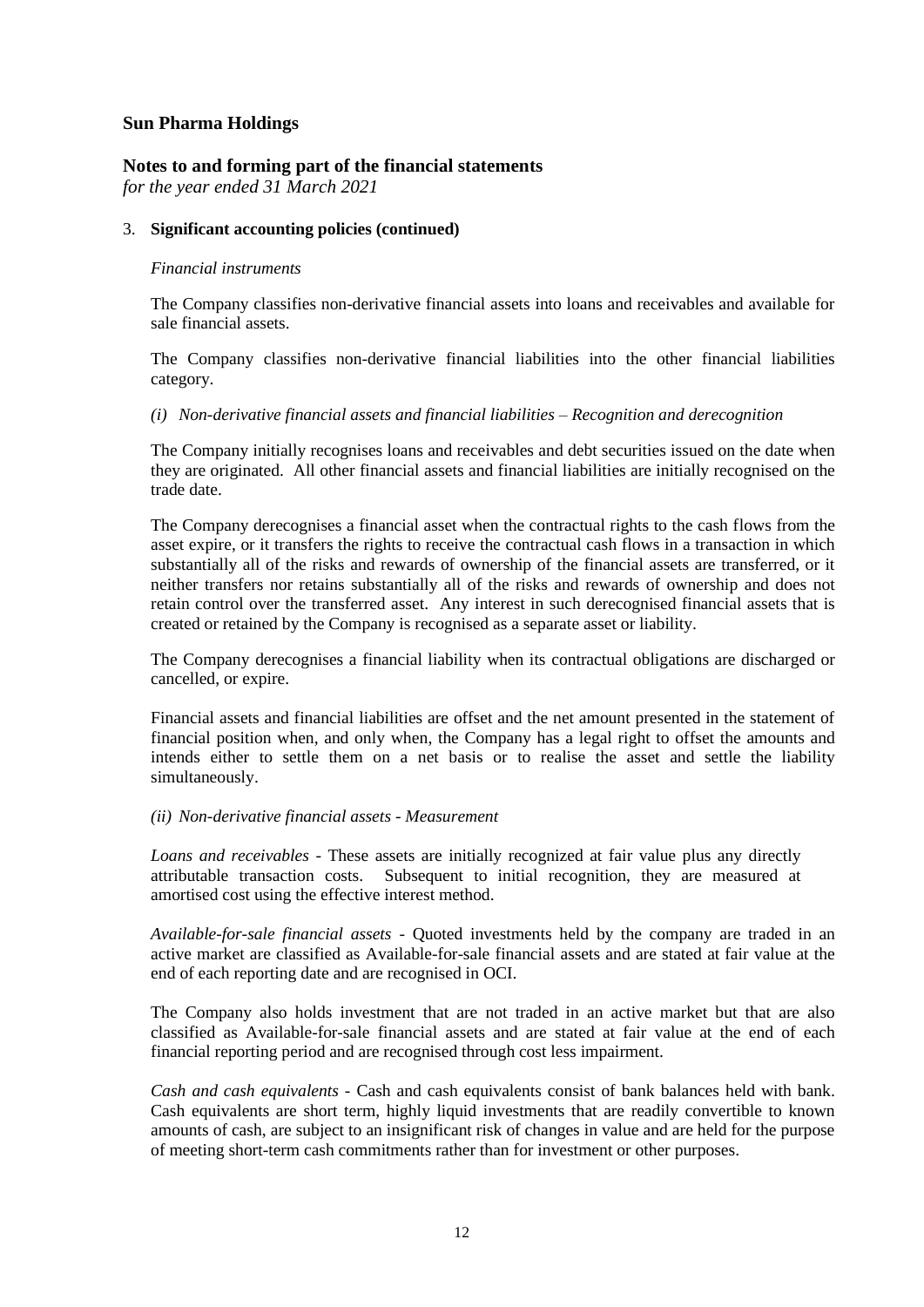# **Notes to and forming part of the financial statements**

*for the year ended 31 March 2021*

# 3. **Significant accounting policies (continued)**

#### *(iii) Non-derivative financial liabilities - Measurement*

Non-derivative financial liabilities are initially recognised at fair value less any directly attributable transaction costs. Subsequent to initial recognition, these liabilities are measured at amortised cost using the effective interest method.

The company's non-derivative financial liabilities are loan from related party and other payables.

#### *Loan from related party*

Loan from subsidiary is recognised initially at fair value, net of transactions costs incurred and are subsequently carried at amortised cost.

#### *Other payables*

Other payables are recognised at fair value, net of transaction costs incurred and are classified as current liabilities if payment is due within one year or less. If not, they are presented as non-current liabilities.

#### *Stated capital*

#### Ordinary shares

Ordinary shares are classified in equity. Incremental costs directly attributable to the issue of ordinary shares, net of any tax effects, are recognised as a deduction from equity.

#### *Impairment*

#### *(i) Non-derivative financial assets*

Financial assets not classified as fair value through profit or loss are assessed at each reporting date to determine whether there is objective evidence of impairment.

Objective evidence that financial assets are impaired includes:

- default or delinquency by a debtor;
- restructuring of an amount due to the Group on terms that the Group would not consider otherwise;
- indications that a debtor or issuer will enter bankruptcy;
- adverse changes in the payment status of borrowers or issuers;
- the disappearance of an active market for a security; or
- observable data indicating that there is a measurable decrease in the expected cash flows from a group of financial assets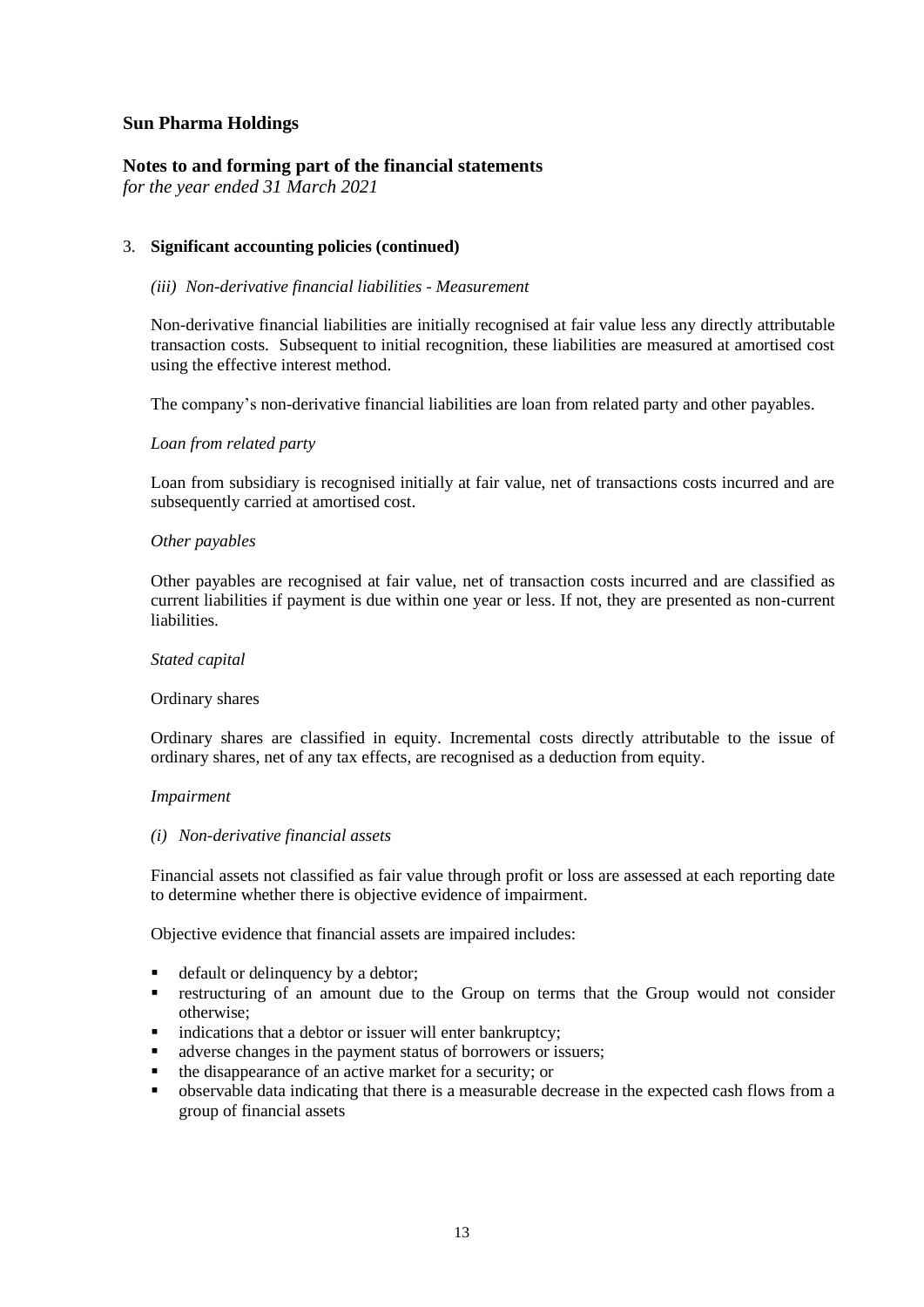# **Notes to and forming part of the financial statements**

*for the year ended 31 March 2021*

# 3. **Significant accounting policies (continued)**

#### *Impairment*

#### *(i) Non-derivative financial assets (continued)*

For an investment in an equity security, objective evidence of impairment includes a significant or prolonged decline in its fair value below its cost. The Company considers a decline of 20% to be significant and a period of nine months to be prolonged.

Available-for-sale financial assets – Impairment losses on available-for-sale financial assets are recognised by reclassifying the losses accumulated in the fair value reserve to profit or loss. The amount reclassified is the difference between the acquisition cost (net of any principal repayment and amortisation) and the current fair value, less any impairment loss previously recognised in profit or loss. If the fair value of an impaired available-for-sale debt security subsequently increases and the increase can be related objectively to an event occurring after the impairment loss was recognised, then the impairment loss is reversed through profit or loss; otherwise, it is reversed through OCI.

## *(ii) Non-financial assets*

At each reporting date, the Company reviews the carrying amounts of its non-financial assets to determine whether there is any indication of impairment. If any such indication exists, then the asset's recoverable amount is estimated. Goodwill is tested annually for impairment.

For impairment testing, assets are grouped together into the smallest group of assets that generates cash inflows from continuing use that are largely independent of the cash inflows of other assets or CGUs. Goodwill arising from a business combination is allocated to CGUs or groups of CGUs that are expected to benefit from the synergies of the combination.

The recoverable amount of an asset or CGU is the greater of its value in use and its fair value less costs to sell. Value in use is based on the estimated future cash flows, discounted to their present value using a pre-tax discount rate that reflects current market assessments of the time value of money and the risks specific to the asset or CGU.

An impairment loss is recognised if the carrying amount of an asset or CGU exceeds its recoverable amount.

Impairment losses are recognised in profit or loss. They are allocated first to reduce the carrying amount of any goodwill allocated to the CGU, and then to reduce the carrying amounts of the other assets in the CGU on a pro rata basis.

An impairment loss in respect of goodwill is not reversed. For other assets, an impairment loss is reversed only to the extent that the asset's carrying amount does not exceed the carrying amount that would have been determined, net of depreciation or amortisation, if no impairment loss had been recognised.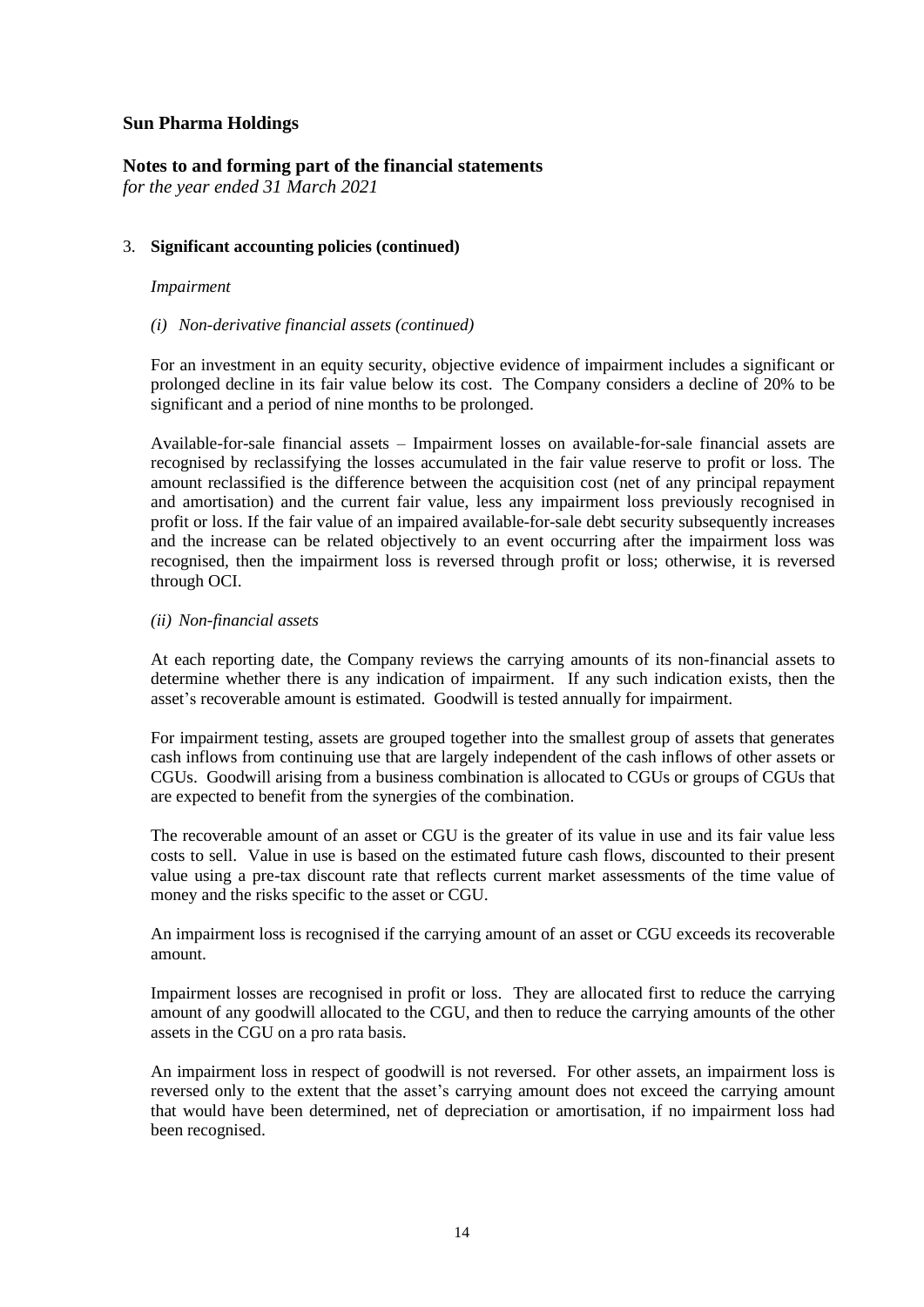### **Notes to and forming part of the financial statements**

*for the year ended 31 March 2021*

#### 3. **Significant accounting policies (continued)**

#### *Expenses*

All expenses are recognized in the statement of profit or loss and other comprehensive income on an accrual basis.

#### *Offsetting financial instruments*

Financial assets and financial liabilities are offset and the net amount reported in the statement of financial position when there is a legally enforceable right to offset the recognised amounts and there is an intention to settle on a net basis, or realise the net asset and settle the liability simultaneously.

#### *Provisions*

A provision is recognised if, as a result of a past event, the Company has a present legal or constructive obligation that can be estimated reliably, and it is probable that an outflow of economic benefits will be required to settle the obligation.

Provisions are determined by discounting the expected future cash flows at a pre-tax rate that reflects current market assessments of the time value of money and the risks specific to the liability. The unwinding of the discount is recognised as finance cost.

#### 4. **Revenue**

There was no revenue generated during the year (2020: USD Nil).

#### 5. **Finance cost**

| 2021                        | <b>USD</b> | 2020<br>USD |
|-----------------------------|------------|-------------|
| 368,050<br>Interest accrued |            | 558,460     |

# 6. **Taxation**

The company holds a Category 2 Global Business Licence and is not subject to income tax.in Mauritius.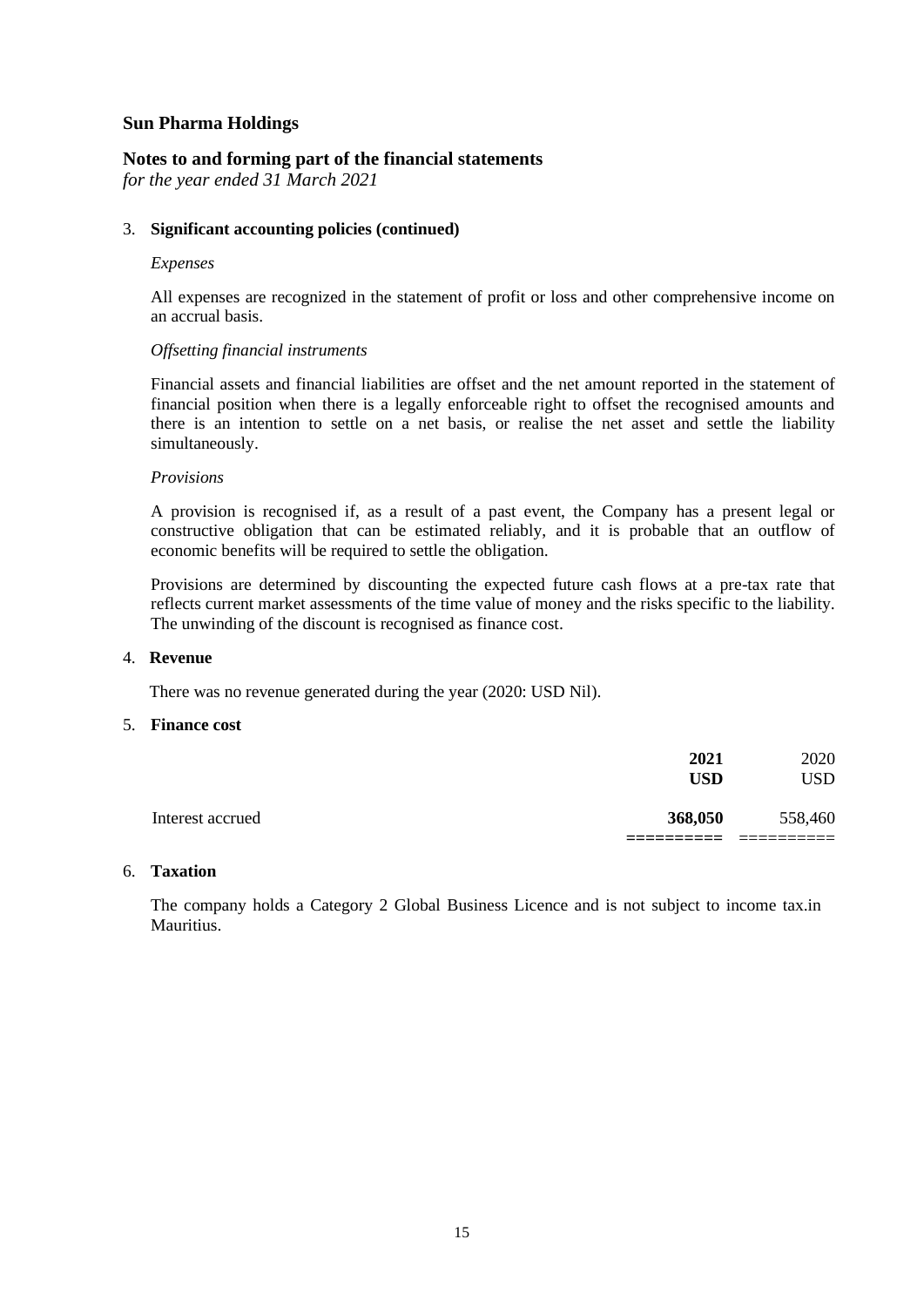# **Notes to and forming part of the financial statements**

*for the year ended 31 March 2021*

#### 7. **Available-for-sale financial assets**

Investments consist of quoted shares and unquoted shares. Quoted shares are listed on the New York Stock Exchange.

|                                                        | Quoted<br><b>USD</b> | <b>Unquoted</b><br><b>USD</b> | <b>Total</b><br><b>USD</b> |
|--------------------------------------------------------|----------------------|-------------------------------|----------------------------|
| At 01 April 2020<br>Additions/disposal during the year | 5,479,748            | 2,080,645                     | 7,560,393                  |
| At 31 March 2021                                       | 5,479,748            | 2,080,645                     | 7,560,393                  |
| Fair value reserves                                    |                      |                               |                            |
| At 01 April 2020                                       | (1,899,548)          |                               | (1,899,548)                |
| Movement during the year                               | 734,175              |                               | 734,175                    |
| At 31 March 2021                                       | (1,165,373)          |                               | (1,165,373)                |
| Valuation<br><b>At 31 March 2021</b>                   | 4,314,375            | 2,080,645                     | 6,395,020                  |
| At 31 March 2020                                       | 3,580,200            | 2,080,645                     | 5,660,845                  |
|                                                        |                      |                               |                            |

# **Quoted investment**

| Name of company                              | Number of units            |              | Stock exchange              |
|----------------------------------------------|----------------------------|--------------|-----------------------------|
| <b>Taro Pharmaceutical Industries</b><br>Ltd | 58,500                     |              | New York Stock<br>Exchange  |
| <b>Unquoted investment</b>                   |                            |              |                             |
| Name of companies                            | Number and types of shares | $\%$<br>held | Country<br>of incorporation |
| Sun Pharmaceutical<br>(Bangladesh) Ltd       | 531 equity shares          | 0.09         | Bangladesh                  |
| <b>TKS</b> Farmaceutica Ltda                 | 19,463 equity shares       | 0.35         | <b>Brazil</b>               |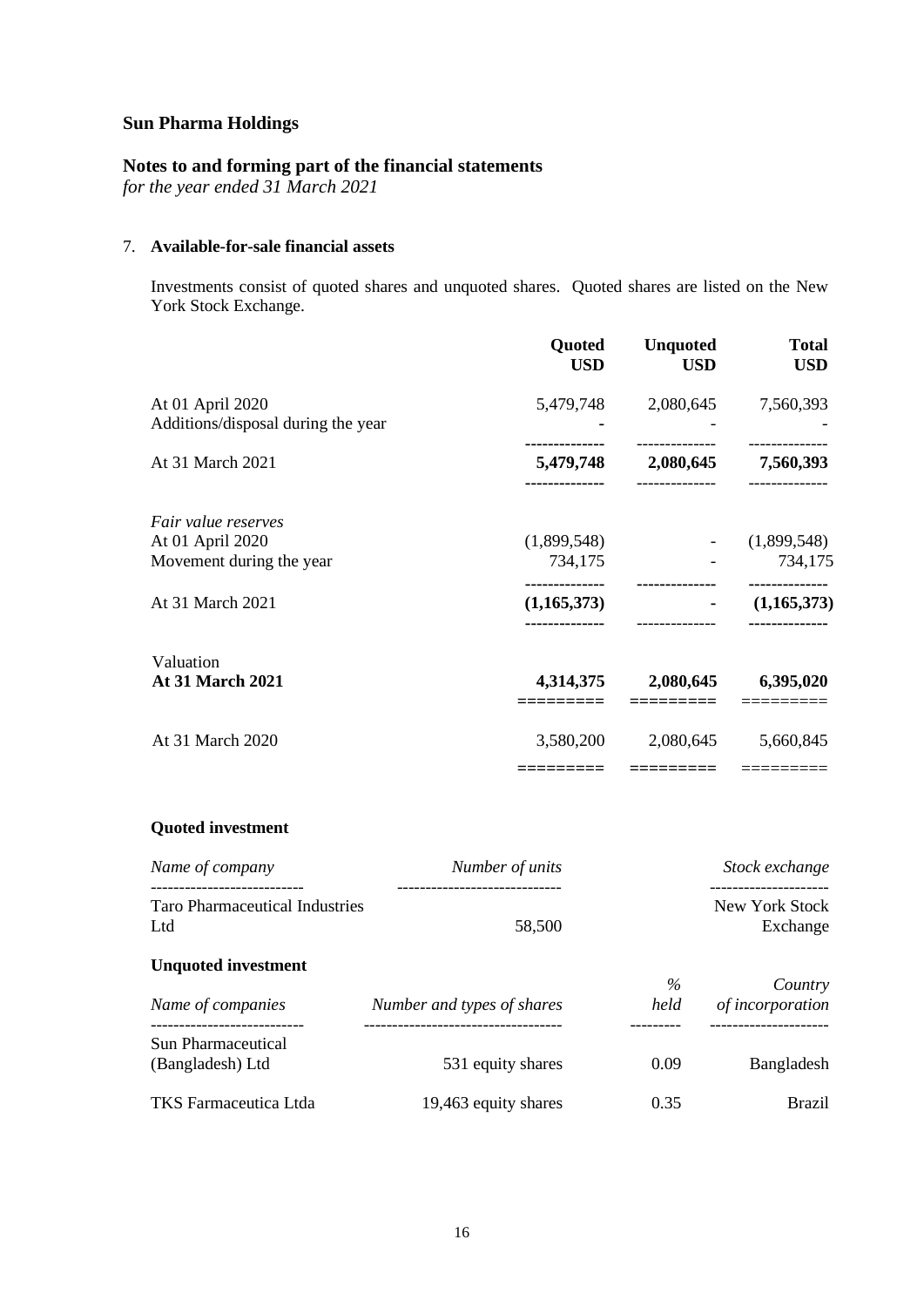#### **Notes to and forming part of the financial statements**

*for the year ended 31 March 2021*

#### 8. **Investment in subsidiaries**

Investments consist of unquoted shares

|                          | <b>USD</b>       | <b>USD</b>    |
|--------------------------|------------------|---------------|
| Cost                     |                  |               |
| At 01 April              | 3,143,203,333    | 3,146,062,033 |
| Addition during the year | 11,318           |               |
| Movement during the year |                  | (2,858,700)   |
|                          |                  |               |
| At 31 March              | 3, 143, 214, 651 | 3,143,203,333 |
|                          |                  |               |

**2021** 2020

| Name of companies              | Number and types of shares | $\%$<br>held | Country<br>of incorporation |
|--------------------------------|----------------------------|--------------|-----------------------------|
| Alkaloida Chemical             |                            |              |                             |
| Company Zrt                    | $14,870,261$ equity shares | 100          | Hungary                     |
| <b>Sun Laboratories FZE</b>    | 300 equity shares          | 100          | <b>UAE</b>                  |
| <b>Sun Pharmaceutical</b>      |                            |              |                             |
| Industries (Australia) Pty Ltd | 100 equity shares          | 100          | Australia                   |
| <b>Sun Pharmaceutical</b>      |                            |              |                             |
| $(SA)$ (PTY) Ltd               | 1,000 equity shares        | 100          | South Africa                |
| Sun Pharma Global FZE          | 101 equity shares          | 100          | <b>UAE</b>                  |

#### **Impact of Covid 19 on the above investments accounted as Available for sale financial assets and investment in subsidiaries**

All of the above investee companies forms part of the Pharmaceutical industry. This sector has been the least impacted by ongoing COVID 19 pandemic. In addition, most of these investees are operating in the Pharmaceutical industry. One of the investee is listed on the US stock exchange with \$2.5 billion market capitalisation. In addition, management has also made an entity by entity analysis of the potential impact and they do not see any long-term permanent impact. They have come to a conclusion that none of the investee companies will have going concern issues, thus there is no need to impair the above investments.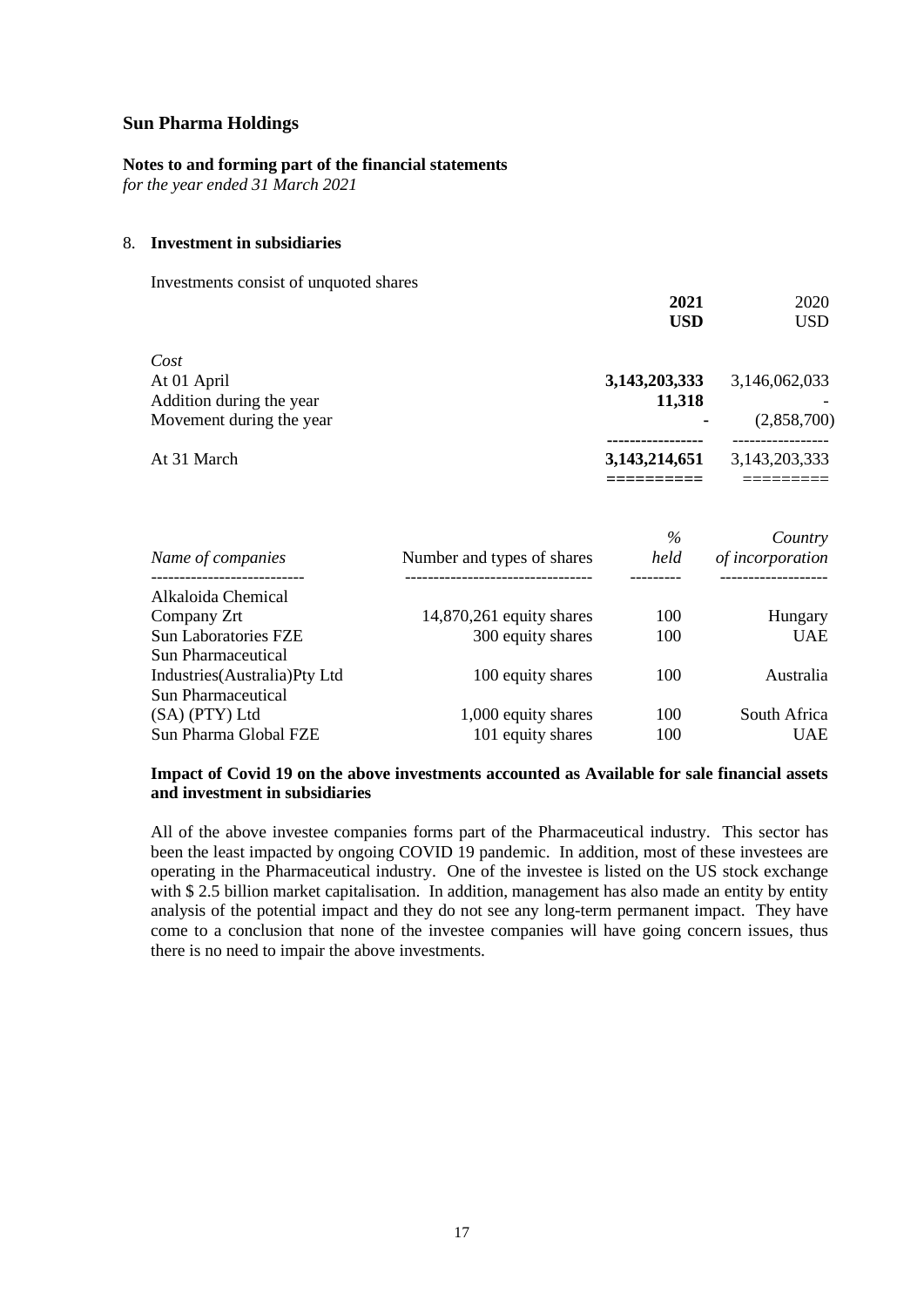### **Notes to and forming part of the financial statements**

*for the year ended 31 March 2021*

#### 9. **Other receivables**

|                               | 2021<br><b>USD</b> | 2020<br><b>USD</b>      |
|-------------------------------|--------------------|-------------------------|
| Prepayments                   | 3,940              | 2,225                   |
| 10. Stated capital            |                    |                         |
|                               | 2021<br><b>USD</b> | 2020<br><b>USD</b>      |
| Balance at 01 April/ 31 March | 855,249,716        | 855,249,716<br>________ |

All shares rank equally with regard to the Company's residual assets. The holders of the ordinary shares are entitled to receive dividends as declared from time to time, and are entitled to one vote per share at meeting of the Company.

## 11. **Preference share capital**

|                                                                                   | 2021<br><b>USD</b> | 2020<br>USD.  |
|-----------------------------------------------------------------------------------|--------------------|---------------|
| 2,565,593,148 5% optionally convertible preference share<br>capital of USD 1 each | 2,565,593,148      | 2,565,593,148 |

The term of the 5% OCPS is for a period of 10 years from the date of its allotment and the term may be further extended to a period of 10 years with the prior approval of the OCPS Holder. The OCPS Holder also has the option to convert the 5% OCPS into equity shares after 2 years from the date of allotment as per the agreed terms.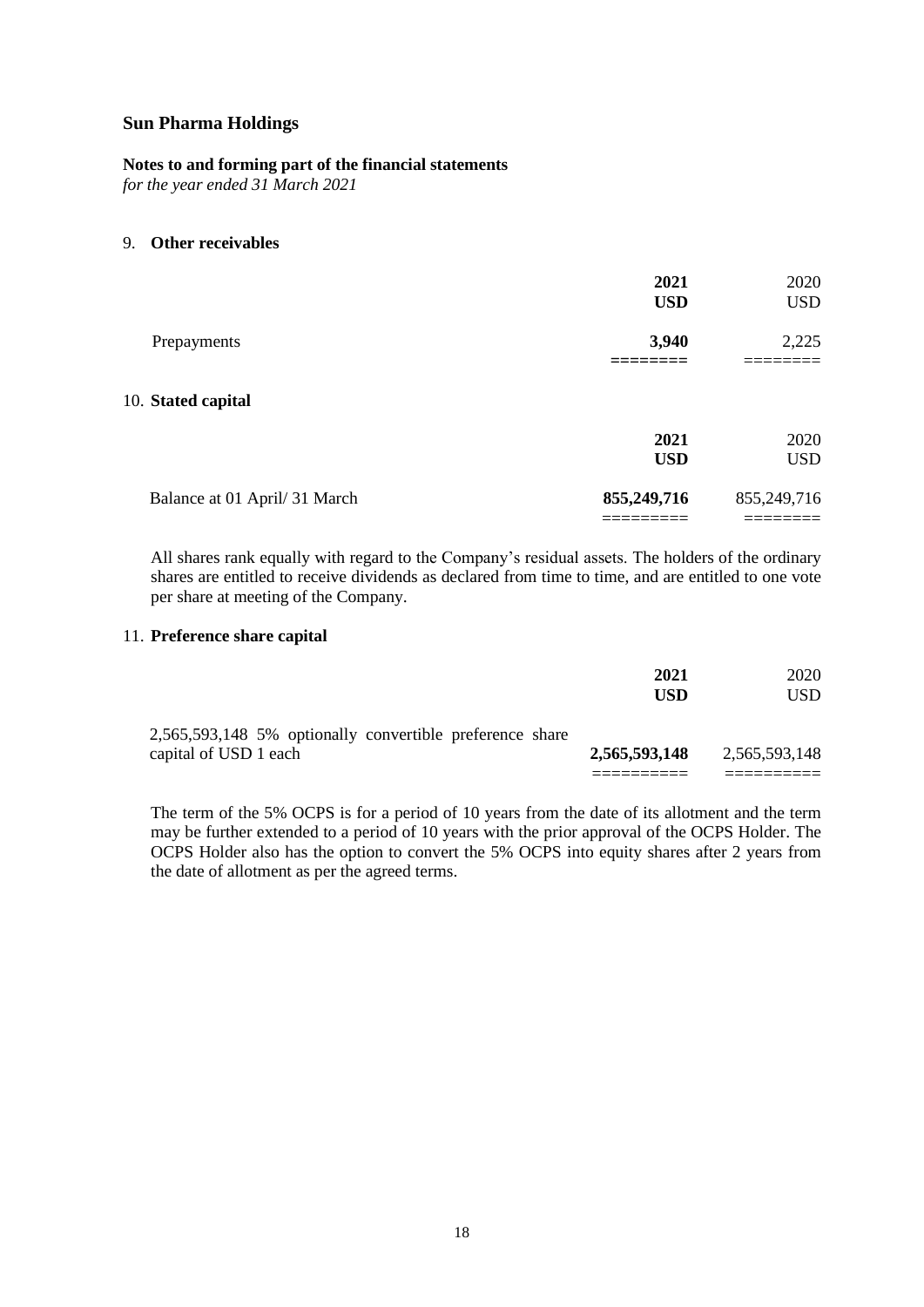#### **Notes to and forming part of the financial statements**

*for the year ended 31 March 2021*

#### 12. **Reserves**

|                                                                                    | Fair<br><b>Value</b><br>reserve<br><b>USD</b> | <b>Other</b><br>reserves<br><b>USD</b> | <b>Retained</b><br>earnings<br><b>USD</b> | <b>Total</b><br><b>USD</b> |
|------------------------------------------------------------------------------------|-----------------------------------------------|----------------------------------------|-------------------------------------------|----------------------------|
| At 01 April 2019                                                                   | 843,517                                       | (281,000,000)                          | 2,207,010                                 | (277, 949, 473)            |
| <b>Total comprehensive</b><br>income for the year                                  |                                               |                                        |                                           |                            |
| <b>Accumulated losses</b><br>transferred from investee<br>company upon dissolution |                                               | (2,858,700)                            |                                           | (2,858,700)                |
| Loss for the year                                                                  |                                               |                                        | (590,318)                                 | (590,318)                  |
| Other comprehensive loss                                                           | (2,743,065)                                   |                                        |                                           | (2,743,065)                |
| Balance at 31 March 2020                                                           | (1,899,548)                                   | (283, 858, 700)                        | 1,616,692                                 | (284, 141, 556)            |
| <b>Total comprehensive</b><br>Income for the year                                  |                                               |                                        |                                           |                            |
| Loss for the year                                                                  |                                               |                                        | (399,260)                                 | (399,260)                  |
| Other comprehensive income                                                         | 734,175                                       |                                        |                                           | 734,175                    |
| <b>Balance at 31 March 2021</b>                                                    | (1,165,373)                                   | (283, 858, 700)                        | 1,217,432                                 | (283, 806, 641)            |

The Company has transferred certain group company Equity Investments (USD 270 million) along with cash (USD 11 million) to another group company without any consideration. Since this transaction is considered as Business Combinations Under Common Control without any change in ownership at the ultimate parent level, it is treated as a transaction that has taken place with the equity shareholders / ultimate parent company and hence same is accounted under other reserves.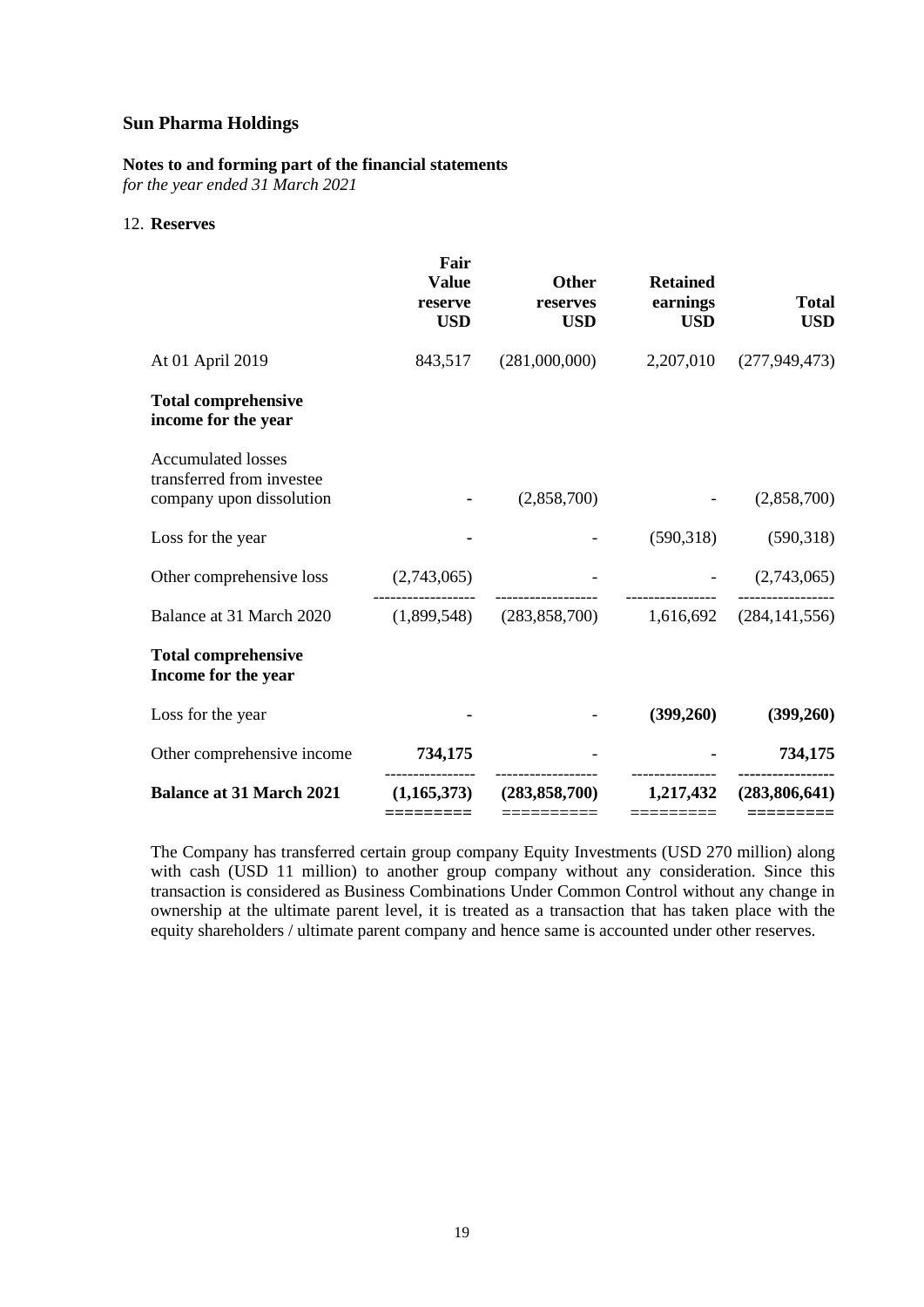## **Notes to and forming part of the financial statements**

*for the year ended 31 March 2021*

#### 13. **Loan from related party**

|                          | 2021       | 2020       |
|--------------------------|------------|------------|
|                          | <b>USD</b> | <b>USD</b> |
| Cost                     |            |            |
| At 01 April              |            |            |
| Addition during the year | 12,600,000 |            |
|                          |            |            |
| At 31 March              | 12,600,000 |            |
|                          |            |            |

The loan from related party is unsecured, bears interest of USD 3 Month Libor + 1% per annum and provided for a period of 36 months.

#### 14. **Loan from subsidiary**

|                           | 2021           | 2020       |
|---------------------------|----------------|------------|
|                           | <b>USD</b>     | <b>USD</b> |
| Cost                      |                |            |
| At 01 April               | 10,528,225     | 10,528,225 |
| Addition during the year  | 25,000         |            |
| Repayment during the year | (10, 553, 225) |            |
|                           |                |            |
| At 31 March               | ٠              | 10,528,225 |
|                           |                |            |

The loan from subsidiary was an unsecured, interest loan with Libor + 2% with repayment terms. Same was fully repaid on 26 March 2021.

## 15. **Other payables**

|                                      | 2021<br><b>USD</b> | 2020<br><b>USD</b>  |
|--------------------------------------|--------------------|---------------------|
| Accrued expenses<br>Interest on loan | 16,175<br>3,346    | 16,175<br>1,643,442 |
|                                      | 19,521             | 1,659,617           |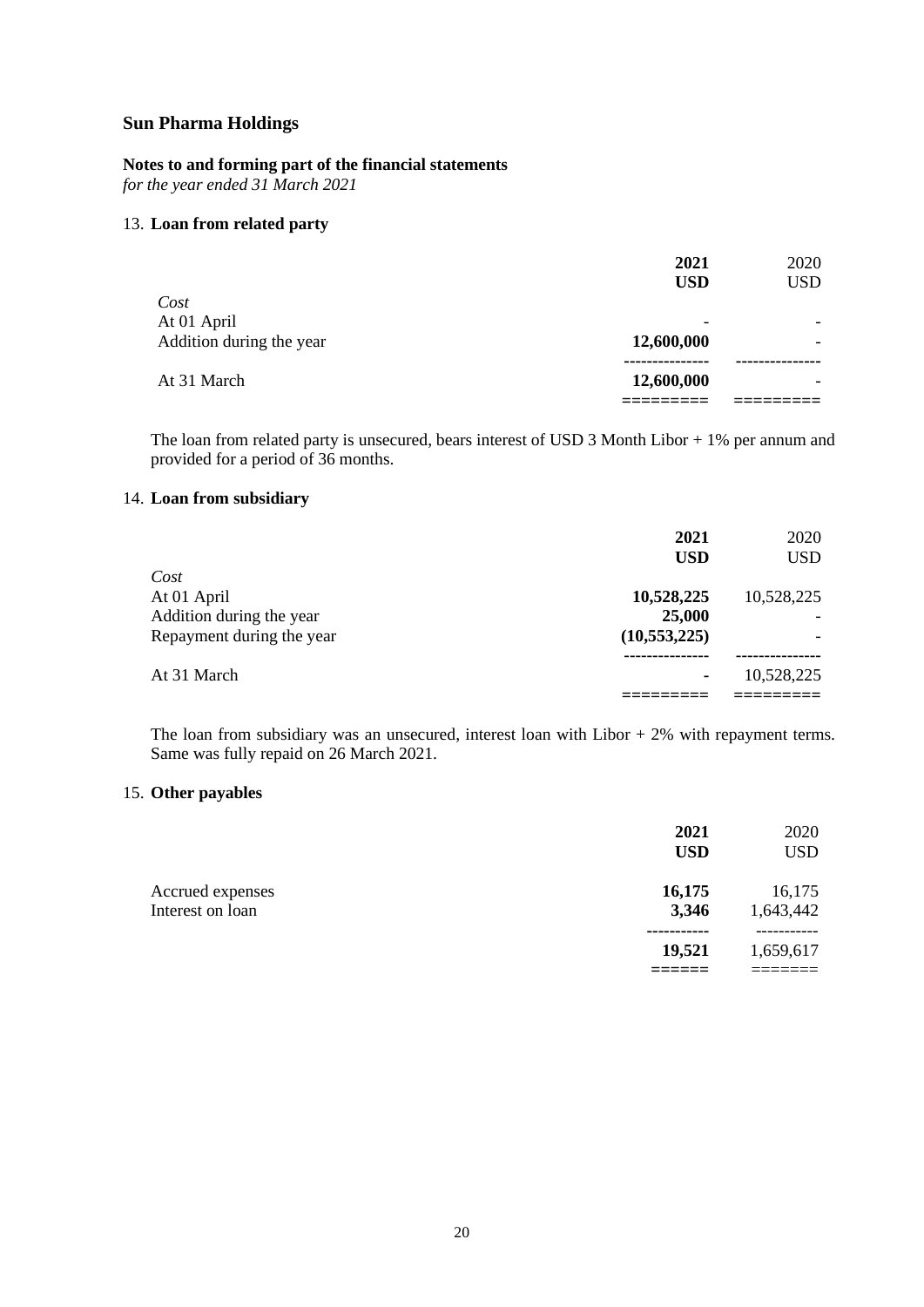#### **Notes to and forming part of the financial statements**

*for the year ended 31 March 2021*

#### 16. **Related party transactions**

During the year under review, the Company entered into the following related party transactions:

|                                      |                  | 2021           | 2020       |
|--------------------------------------|------------------|----------------|------------|
|                                      |                  | <b>USD</b>     | USD        |
| Transaction during the year:         | <b>Nature</b>    |                |            |
| Loan from sister company             | Amount received  | 12,600,000     |            |
| Interest on loan from sister company | Interest accrued | 3,346          |            |
| Loan from subsidiary                 | Amount received  | 25,000         |            |
| Loan from subsidiary                 | Amount repaid    | (10, 553, 225) |            |
| Interest from subsidiary             | Interest accrued | 364,704        | 558,460    |
| Interest from subsidiary             | Interest repaid  | (2,008,146)    |            |
| Balance outstanding at 31 March      |                  |                |            |
| Loan from sister company             | Amount payable   | 12,600,000     |            |
| Interest on loan from sister company | Interest payable | 3,346          |            |
| Loan from subsidiary                 | Amount payable   |                | 10,528,225 |
| Interest from subsidiary             | Interest payable |                | 1,643,442  |
|                                      |                  |                |            |

#### **Compensation to key management personnel**

The Company did not pay any compensation to its key management personnel during the year under review (2020: USD Nil).

### 17. **Exemption from preparing consolidated financial statements**

The Company is a wholly owned subsidiary of Sun Pharmaceutical Industries Limited and has taken exemption from producing Consolidated Financial Statements and its holding company prepares Consolidated Financial Statements under IFRS. The registered office of Sun Pharmaceutical Industries Limited where the consolidated financial statements are available at Sun House, Plot No. 201 B/1, Western Express Highway, Goregaon (East), Mumbai, Maharastra (India)  $-4000063$ .